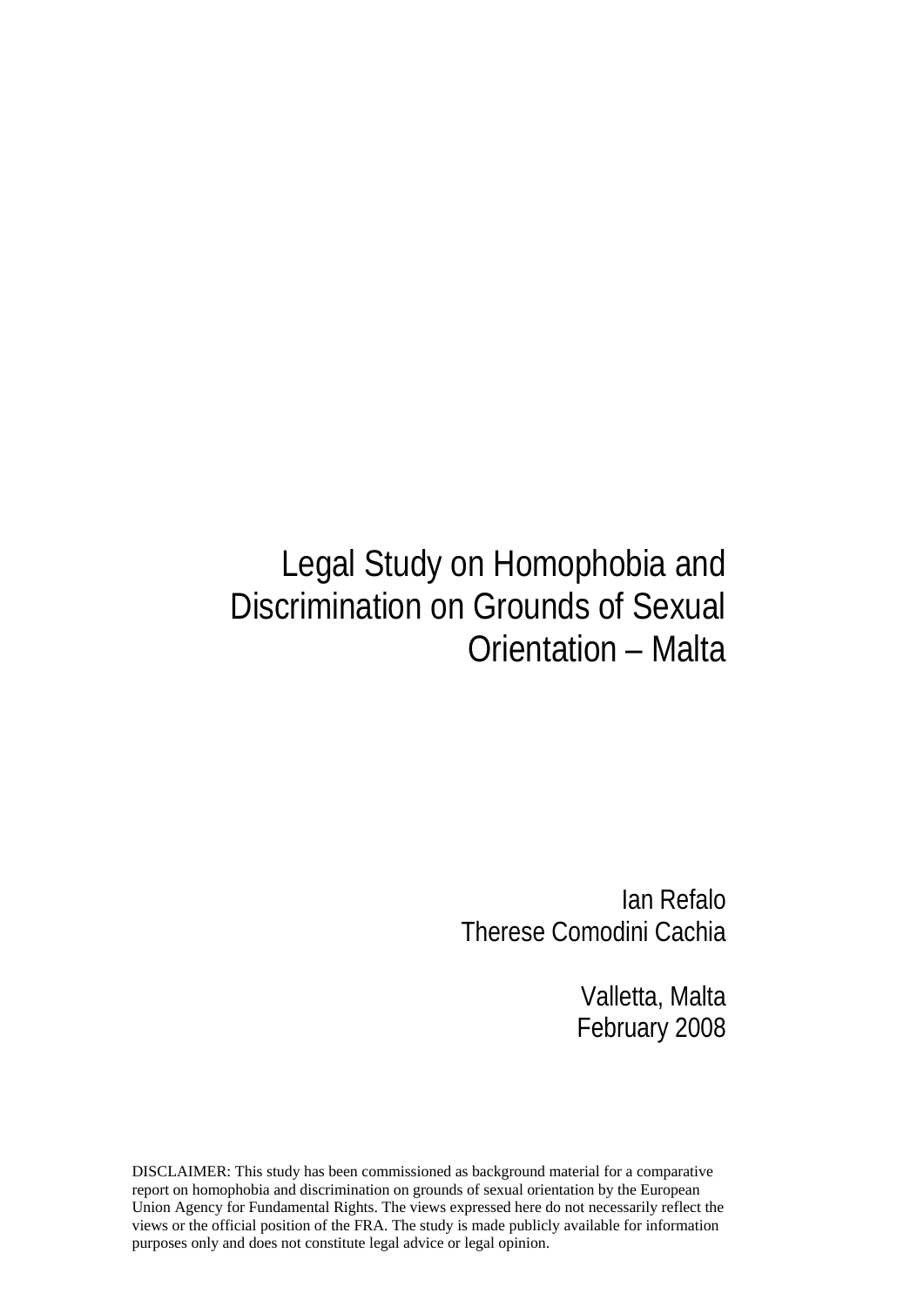# Contents

| A. |  |  |
|----|--|--|
| В. |  |  |
| C. |  |  |
| D. |  |  |
| Е. |  |  |
| F. |  |  |
| G. |  |  |
| Н. |  |  |
| Ι. |  |  |
|    |  |  |
|    |  |  |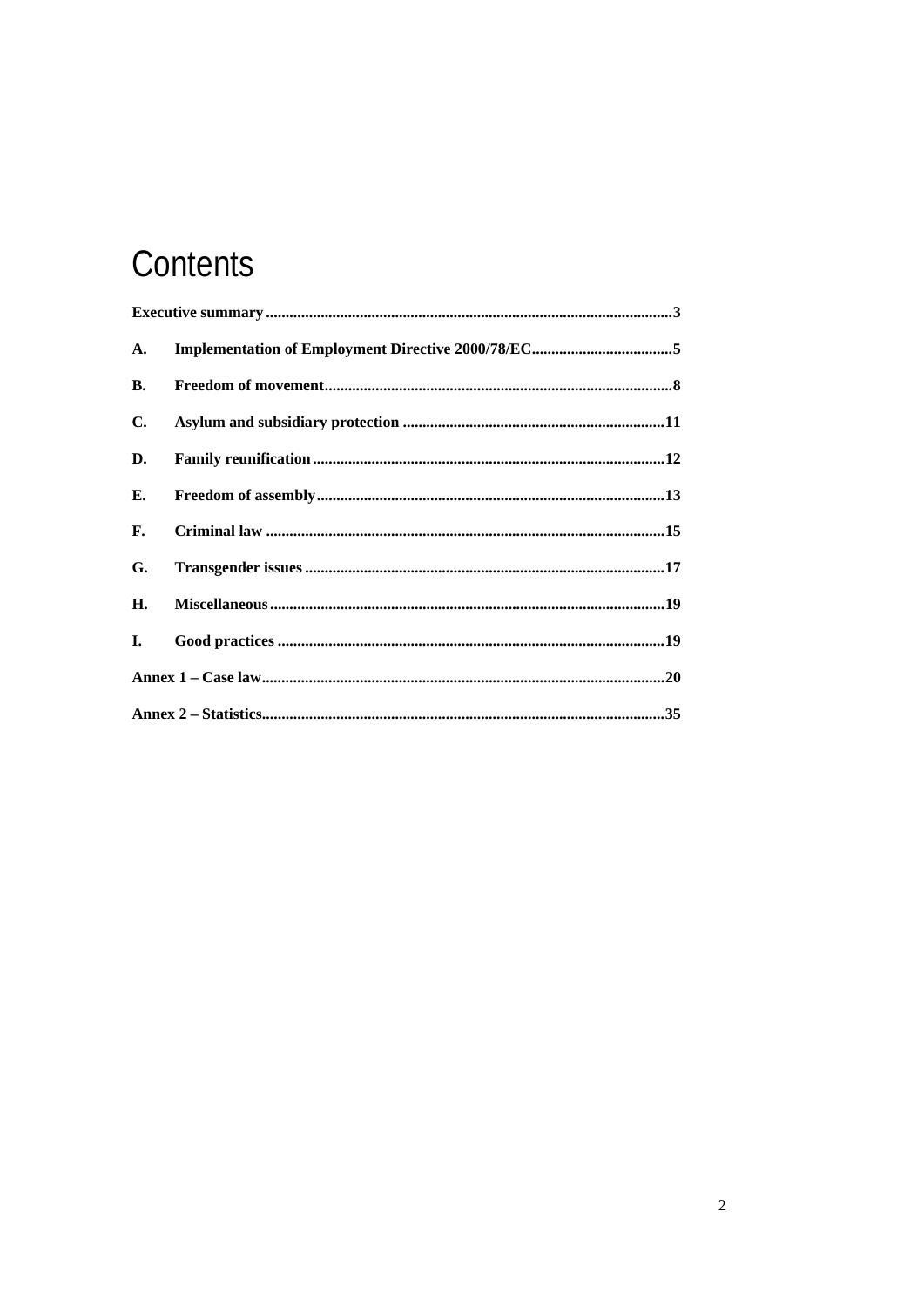## Executive summary

## Implementation of Employment Directive 2000/78/EC

- [1]. The employment directive, and the relevant prohibition of discrimination on the basis of sexual orientation were incorporated into Maltese law through Legal Notice 461 of 2004<sup>1</sup> which covers direct and indirect discrimination as well as harassment in all spheres related to employment including training and promotions. The same legal notice grants powers over such cases to both the Industrial Tribunal and civil courts.
- [2]. Legal Notice 461 of 2004 introduced the prohibition of discrimination on the basis of sexual orientation in employment.

### Freedom of movement

[3]. Same-sex partnerships, whether in the form of marriage or of registered partnerships, are not allowed or even recognised under Maltese law. The  $[Marriage: Act]<sup>2</sup>$  does not define 'marriage', yet marriage has always been understood under the public policy of Malta to be the permanent union of man and woman for life, an understanding upheld by our courts and which excludes the possibility of same-sex partnerships under Maltese law. To date, proceedings for the recognition of same-sex marriages or partnerships have not been brought before the domestic courts. This legal position has an impact on the treatment of LGBT persons on a number of issues related to freedom of movement.

## Asylum and subsidiary protection

[4]. Although persecution on the basis of one's sexual orientation is not listed in the qualifications enabling a person to be eligible for refugees status, the list of protected reasons as found in domestic law is based on the 1951 Geneva Convention which does include the broad ground of persecution due to 'membership of a particular social group'. Therefore, if it can be proved that a person is being persecuted due to his/her membership of a social group of

 $\frac{1}{1}$  $1$  Malta/LN 461/2004  $\overline{2}$ 

Chapter 255 of the Laws of Malta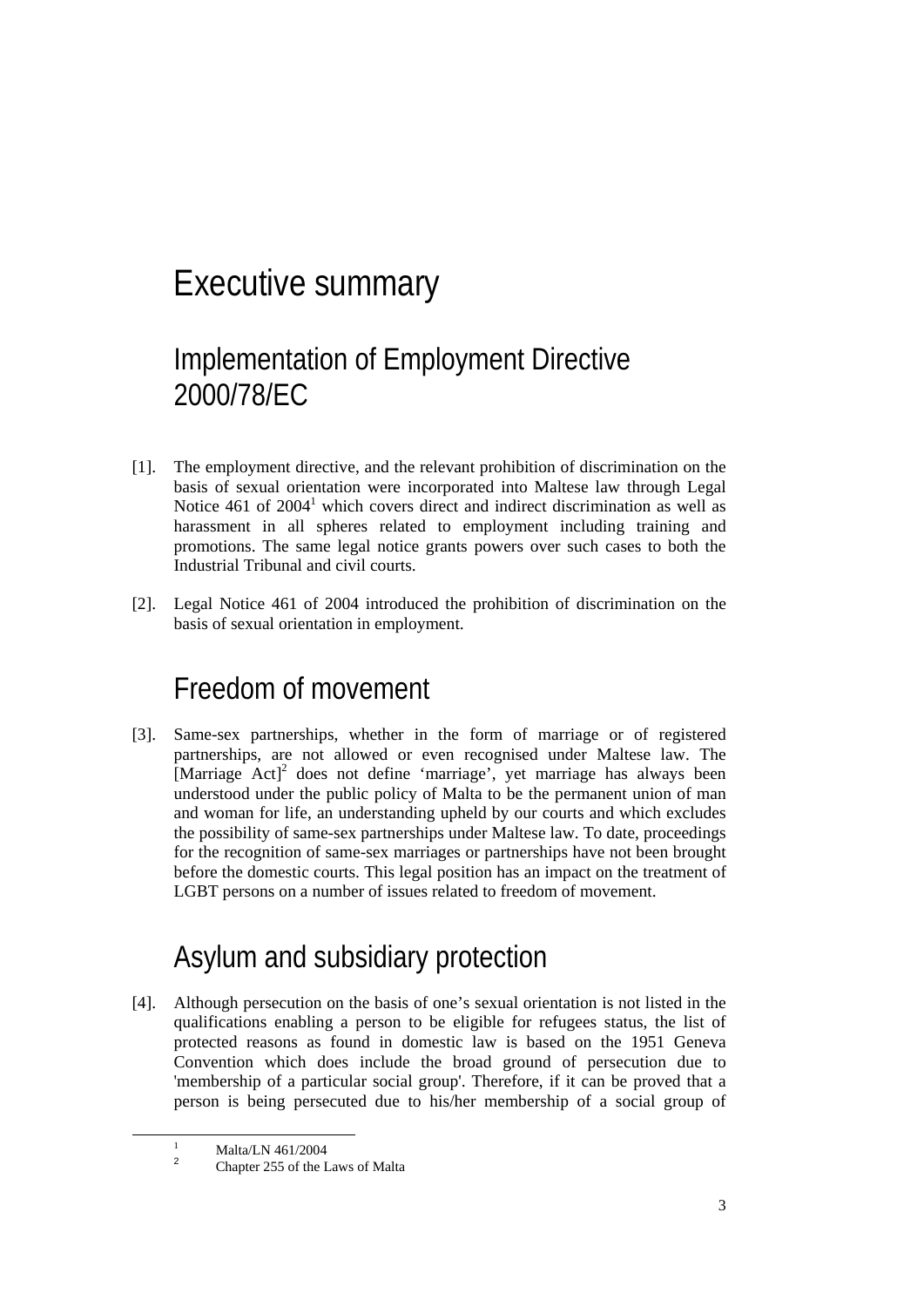persons based their on homosexuality, it may be concluded that that person may be granted refugee status and due protection under Maltese law.

### Family reunification

[5]. Maltese law and case-law does not provide in any way for the family reunification of same-sex spouses or of unmarried partners. Domestic law requires a formal family connection founded either in consanguinity or marriage.

### Freedom of assembly

[6]. Freedom of assembly is protected both under the [Constitution] of Malta<sup>3</sup>, and also under the [European Convention  $Act^4$ ]. There is no report of any limitation or prohibition that may have been imposed on the organisation of public events by LGBT persons who are predominantly represented in Malta by an NGO named [Malta Gay Rights Movement (MGRM)]. A Gay Pride March has been organised by the MGRM since 2004 without any report of public harassment or opposition to this even if the culture's reception of this event is one of tolerance rather than acceptance as equal.

### Hate speech and criminal law

[7]. The [Criminal Code<sup>5</sup>] does not in any manner refer to hate speech, neither in general nor with particular reference to homophobia. Whilst the provisions related to incitement to hatred are restricted and do not cover sexual orientation, the [Press Act<sup>6</sup>] does mention sex which may be deemed to include LGBT persons.

### Transgender issues

[8]. The particular situation of transgender people is not considered under Maltese law and in fact courts have often identified a violation of the right to respect for private life in this regard. Moreover, in 2007, a court held that the union between a transsexual and her male partner did not violate any provision of the Marriage Act and they consequently had the right to marry in Malta. This

 $\frac{1}{3}$ <sup>3</sup> Chapter 1 of the Laws of Malta 4

Chapter 319 of the Laws of Malta 5

Chapter 9 of the Laws of Malta 6

Chapter 248 of the Laws of Malta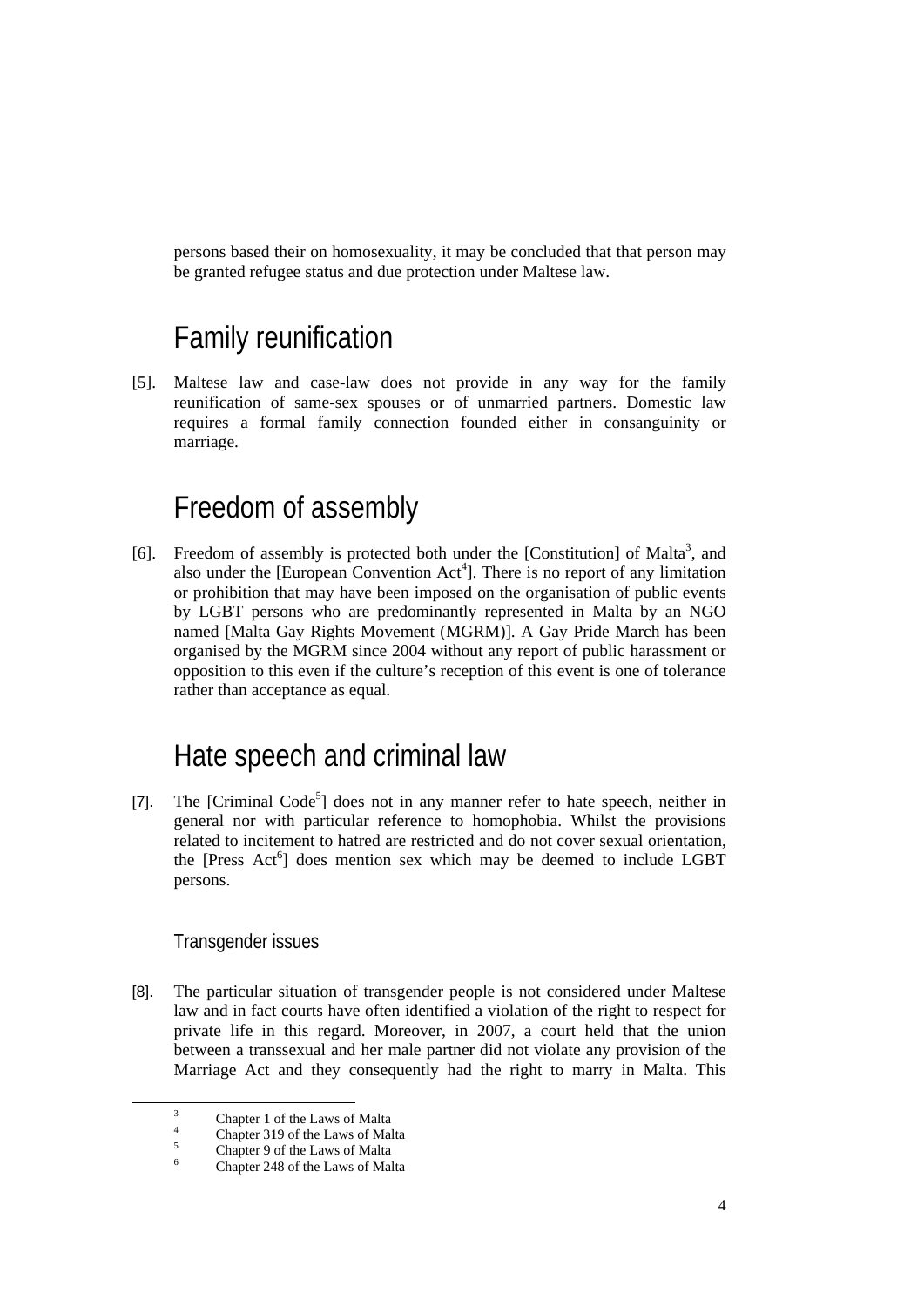however was the decision of the court of first instance and these proceedings are now awaiting a final decision from the [Constitutional Court]<sup>7</sup>. Maltese courts have called upon the State to set up a formal procedure allowing the change in legal status.

### **Miscellaneous**

[9]. Issues related to services such as housing, life insurance, banking facilities such as mortgages, and taxation also require consideration to ensure a more holistic approach in the eradication of homophobia.

## Good practices

[10]. No good practices were identified.

# A. Implementation of Employment Directive 2000/78/EC

- [11]. The Employment and Industrial Relations Act  $2002^8$  in its definition of discriminatory treatment, does not include discrimination on grounds of sexual orientation although it does mention other grounds such as sex and disability.
- [12]. Subsequently, Legal Notice 461 of 2004<sup>9</sup> was published in order to implement Council Directive 2000/78/EC and introduced the principle of equal treatment in relation to employment in order to combat discriminatory treatment on the grounds of among others, sexual orientation. Discriminatory treatment is defined as any distinction, exclusion, restriction or difference in treatment, whether direct or indirect which is not justifiable in a democratic society and includes harassment.
- [13]. The regulations cover conditions for access to employment, including advertising of opportunities for employment, selection criteria and recruitment conditions, whatever the branch of activity and at all levels of the professional hierarchy, including promotions. Employment covers contracts of service and

 $\frac{1}{7}$  This was reported in the media, however the judgment is not readily available as the name of the applicant has been kept unpublished. 8

Chapter 452 of the laws of Malta

<sup>9</sup> http://docs.justice.gov.mt/lom/Legislation/English/SubLeg/452/95.pdf - visited on the  $15<sup>th</sup>$  February 2008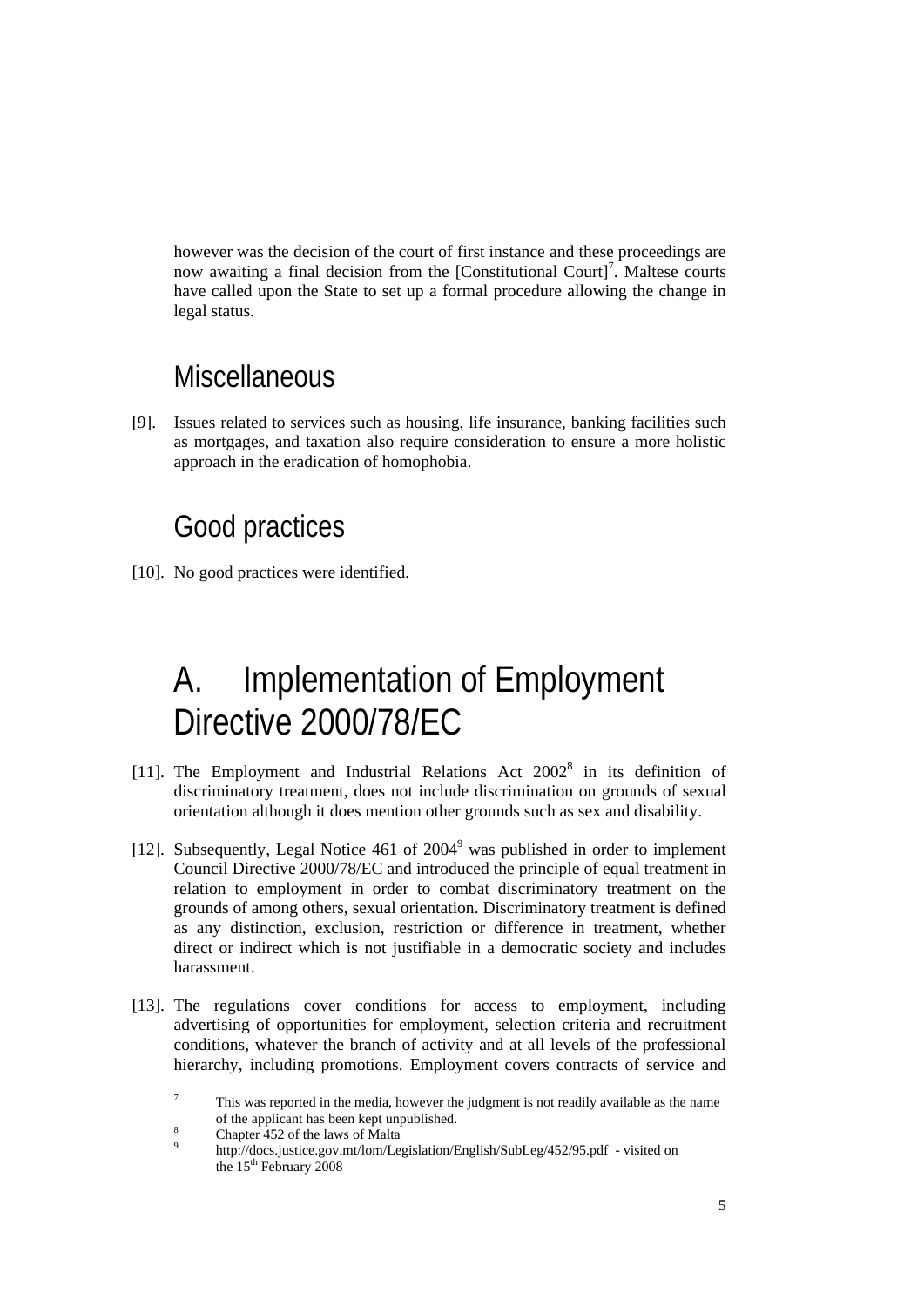apprenticeships, as well as the process of recruitment or training of any person with a view to engagement in employment, and in regard to a person already in employment, includes also a promotion to a higher grade or engagement in a different class of employment or appointment to an office or post. They also cover access to all types and to all levels of vocational guidance, vocational training, advanced vocational training and retraining; employment and conditions of employment, including remuneration and dismissals; membership of, and involvement in, any organisation of employees and employers, or any organisation whose members carry on a particular profession, including the benefits provided for by such organisations.

- [14]. The law gives jurisdiction to the Industrial Tribunal established under the Employment and Industrial Relations Act  $2002^{10}$  to consider allegations of discriminatory treatment at the workplace. The Tribunal is competent to consider allegations of discriminatory treatment on any basis including that of sexual orientation. On the other hand, allegations of discriminatory treatment in other areas may be brought before the civil courts within four months from the treatment being complained of.<sup>11</sup> Both the Industrial Tribunal and the civil court have the competence to order that the discriminatory treatment is stopped and to order the payment of damages. It is not possible to locate statistics in this respect since none are available from the mentioned bodies. The Industrial Tribunal has been contacted for such statistics, however while being informed that no such statistics are held we were informed that so far only one case has been presented on an allegation of discriminatory treatment on the basis of sexual orientation and that this case is still pending.
- [15]. When discriminatory treatment is alleged, either the person making the allegation or the manager responsible for employment and industrial relations shall have the right to send a written notification to the employer or any person or organisation against whom the allegation is made, regarding the alleged discriminatory treatment. The notification must contain any relevant details and must request a reply. On receiving such notification, the recipient must submit a written reply within ten working days from the date of receipt of such notification, giving the recipient's version of events and any grounds for disputing the allegations, as well as an explanation of any relevant procedures adopted by the recipient to prevent discriminatory treatment. Such a reply is not needed if, on the date that such a request was made, proceedings had already been initiated on the matter before the Industrial Tribunal or other court.
- [16]. The above-mentioned correspondence is admissible in proceedings brought before the Industrial Tribunal or other court, and if it appears to the Tribunal or court that the respondent deliberately, and without reasonable excuse, omitted to reply within ten working days of the date of receipt of such notification or that his/her reply was evasive or equivocal, the Tribunal or court may draw any

<sup>&</sup>lt;sup>10</sup> Chapter 452 of the laws of Malta

<sup>11</sup> Equal Treatment in Employment Regulations, Subsidiary Legislation 452.95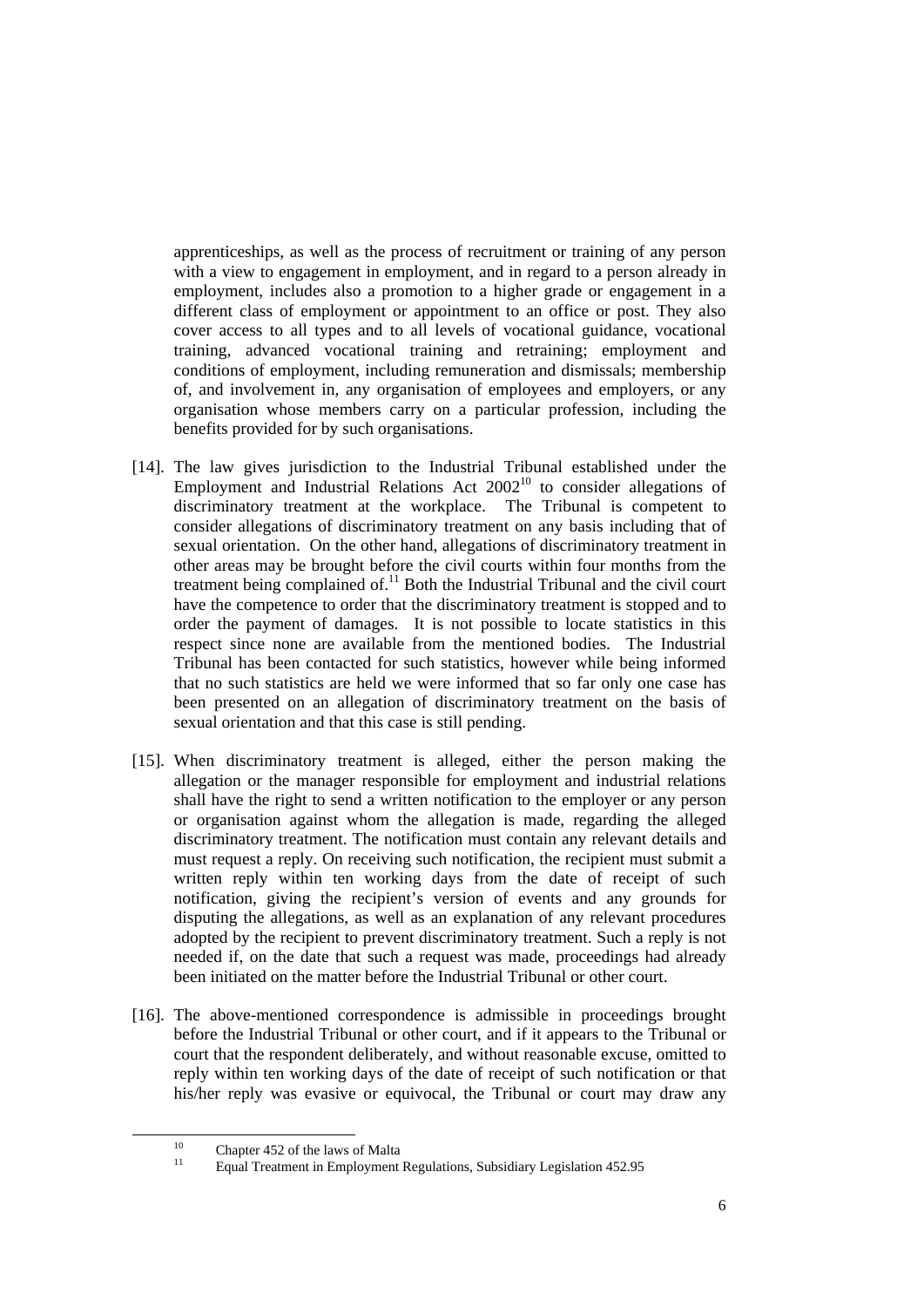inference from that fact that it considers just and equitable to draw, including an inference that s/he has committed an unlawful act.

- [17]. When a person claims to have been subjected to discriminatory treatment in relation to his/her employment, on the grounds of sexual orientation, such a person may within four months of the alleged breach, refer the matter to the Industrial Tribunal for redress. The latter may take measures such as cancelling a contract of service, or any clause in a contract or collective agreement which is discriminatory, and may order the payment of reasonable sums of money to the aggrieved party $^{12}$ .
- [18]. Moreover, a person who alleges such discrimination, shall, within four months of the alleged breach, have a right of action before the competent court of civil jurisdiction requesting the court to order the defendant to desist from such unlawful act and, where applicable, to order the payment of compensation for such damage suffered through such unlawful  $act<sup>13</sup>$ .
- [19]. In the above-mentioned proceedings, it is sufficient for the claimant to present certain facts leading to a presumption that s/he suffered discriminatory treatment and it shall become incumbent on the defendant to prove that the treatment complained of did not constitute discrimination, failing which, the Tribunal or court shall uphold the complaint of the claimant.
- [20]. Any associations, organisations or other legal entities who have a legitimate interest in ensuring that these regulations are complied with, may act either on behalf or in support of the complainant, with his or her approval, in any judicial or administrative procedure.
- [21]. The employer as well as organisations concerned, have a duty to inform their employees or members of the organisation of provisions and measures which are taken or put in place with respect to discriminatory behaviour.
- [22]. Another legal area that may be considered within the ambit of this report is the prohibition of discrimination on the basis of sexual orientation in fields other than employment but which are still important in one's life as a dignified individual. These include access to housing, life and health insurance, granting of home loans and mortgages, and legal provisions related to taxation.
- [23]. Till only a few months ago, registration of NGOs was not an issue in Malta and there was no system for registration. This has only come ino effect in the last few weeks, however statistics on the number of NGOs that have so far registered are not available. The only Non Governmental Organisation established in Malta that actually engages in the area of discrimination on the

<sup>&</sup>lt;sup>12</sup><br>Legal Notice 461 of 2004 Article 10(1)<br>Legal Notice 461 of 2004 Article 10(2)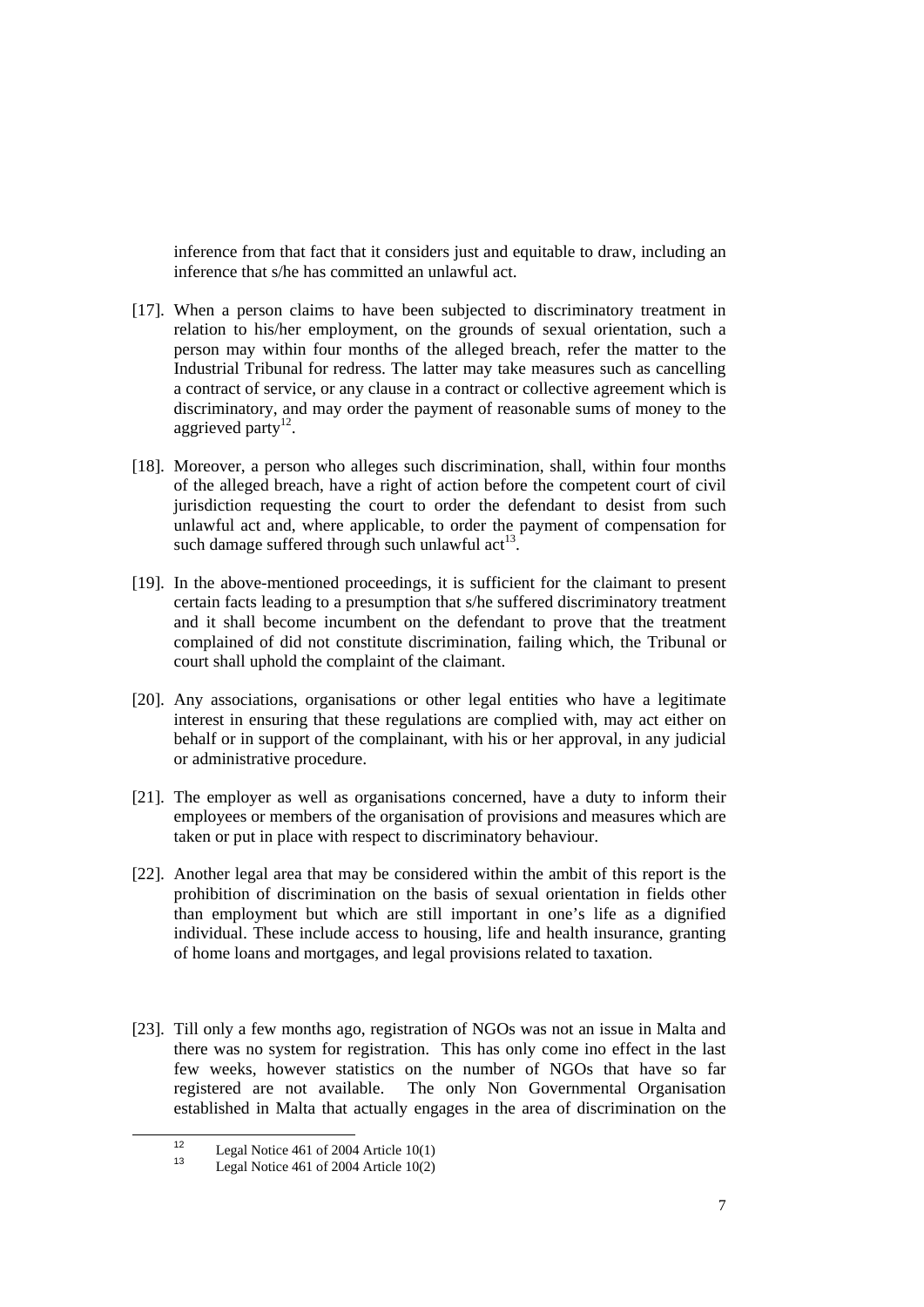ground of sexual orientation is the Malta Gay Rights Movement (MGRM). This NGO works exclusively in this field and is very active in projects related to LGBT persons.

# B. Freedom of movement

### **Rights granted under the EU Directive.**

[24]. As a Member State of the European Union and party to the Schengen Agreement, Malta is obliged, in terms of Directive 2004/38/EC, to grant extensive rights of entry, residence and movement to EU citizens and to third country nationals given the right of entry or residence in any Member State. Family members of these persons are then granted the right to enter in Malta under certain conditions.

### **Restriction of effect of the Directive by virtue of the Maltese definition of marriage in line with the same Directive**

- [25]. In Malta, same-sex partners are not traditionally considered family members. Indeed, in a parliamentary debate in  $2001<sup>14</sup>$  it was declared that:
- [26]. 'There is no intention to give recognition to this type of marriage [same-sex] in Malta and this since it is incompatible with the Marriage Act in Malta that allows marriage only between persons of the opposite sex.'
- [27]. There has been no change in this position since then. For a better understand of this situation, it is best also to give a summary of the position in Malta in relation to the recognition of same-sex partnerships.
- [28]. The Marriage Act<sup>15</sup> does not define 'marriage', yet marriage has always been understood in Malta to be the permanent union of man and woman for life. Against this background therefore it can be anticipated that the courts of Malta would probably not recognise a same-sex marriage or partnership.

 <sup>14</sup> Parliamentary Debates, Sitting Number 487 (23.01.2001) Answer to Parliamentary Question given by Hon. Dr T. Borg, Minister for Justice and the Interior

Chapter 255 of the Laws of Malta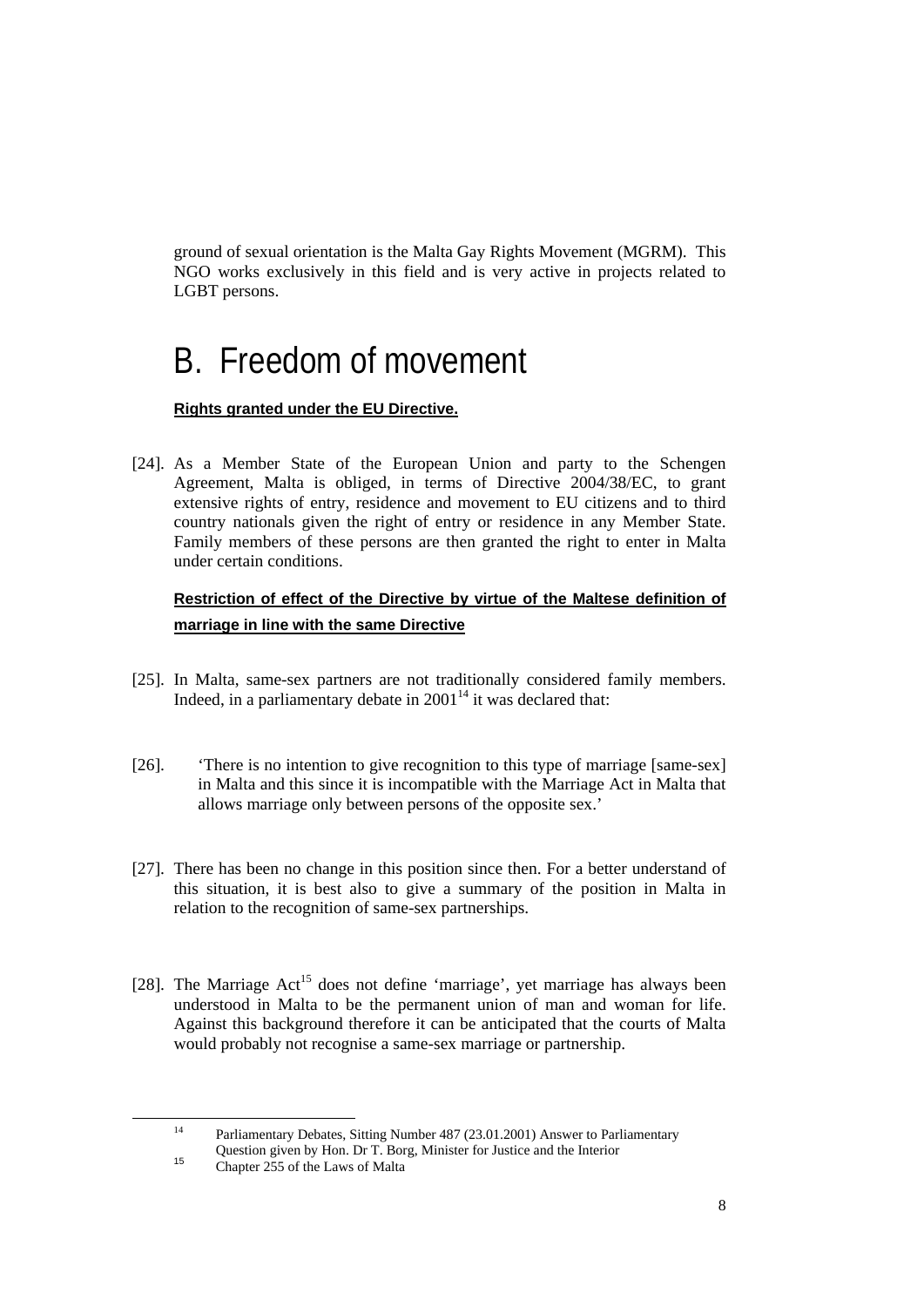- [29]. This conclusion is based on the definition of marriage that the courts have adopted in case law, which does not relate to the recognition of same-sex marriages. To date, proceedings for recognition of same-sex marriages or partnerships have not been brought before the domestic courts. Such nonrecognition of same-sex partnerships may be considered to constitute discrimination.
- [30]. In so far as Directive 2004/38/EC is concerned, the situation pertaining to Malta and to its citizens may thus be summarised as follows.

### **LGBT partners of EU citizens who are themselves EU Citizens**

[31]. As such, these persons are themselves given an automatic and full right of free movement into the country, including the right to enter, reside and work as a consequence of their own citizenship of an EU Member State rather than on the basis of their relationships. This right extends to their dependants (that is children under the age of 21 and parents or grandparents wholly maintained by them).

#### **LGBT partners of EU citizens who are third country nationals**

- [32]. The same cannot be said of persons who do not themselves (through their nationality of an EU Member State) have the right to freedom of movement into Malta. LGBT partners who are not EU citizens will not be able to benefit as a family member from their partner's rights.
- [33]. As far as registered partners are concerned, this would seem to comply with Directive  $2004/38/EC^{16}$  since a registered same-sex partnership is not in Malta treated as equivalent to marriage. However, the failure of Malta to recognise as 'spouses' same-sex partners legally married under the laws of another EU Member State constitutes a violation of the requirements of Directive 2004/38/EC.
- [34]. The Immigration Act however fails to completely implement the Directive. Contrary to what is required under Article  $3(2)$  of the Directive, there is no procedure under the Immigration Act to allow for the partner with whom the Union citizen has a durable relationship, duly attested, to have his/her situation examined in order to be granted, where appropriate, a right to entry.
- [35]. In addition, in situations where (a) the third country national has a child and enters into some sort of formal partnership with a Union citizen and (b) the law

16 Council Directive 2004/38/EC, Article 2(2)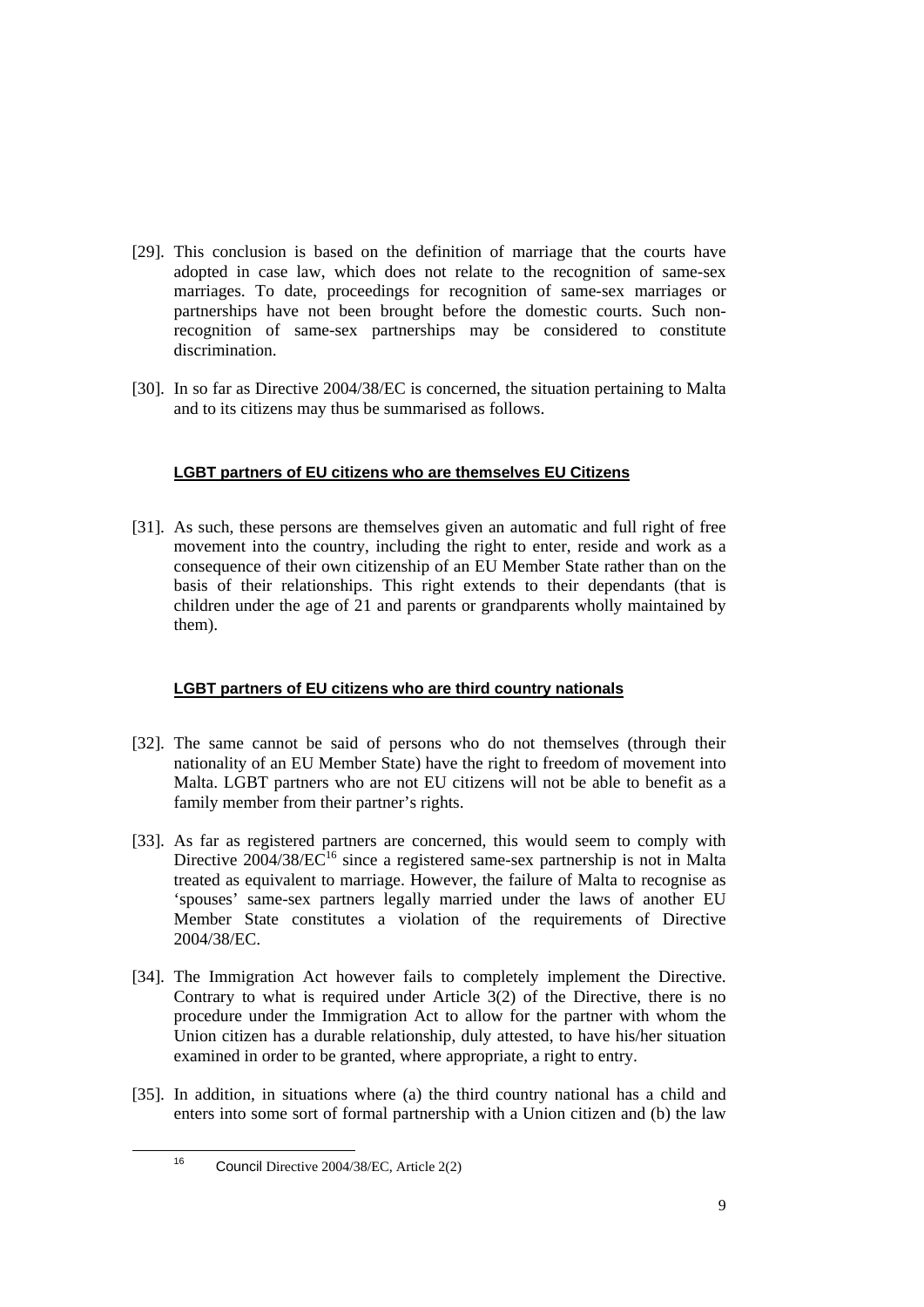regulating this partnership considers children of the partners to form part of a single family unit, the child would be allowed free entry, though the partner would not. This creates the anomaly that while the child would have a right to freely travel into Malta as a dependant, the original parent would not have such a right.

#### **Partners of Maltese citizens**

[36]. With regards to same-sex partners of Maltese citizens intending to exercise their freedom of movement in other Member States, they have the right to entry and residence as long as they can prove a durable relationship. The one issue here is that what amounts to substantive proof of a durable relationship (and the length of time required for a relationship to be considered durable) is not defined and left to each Member State to determine.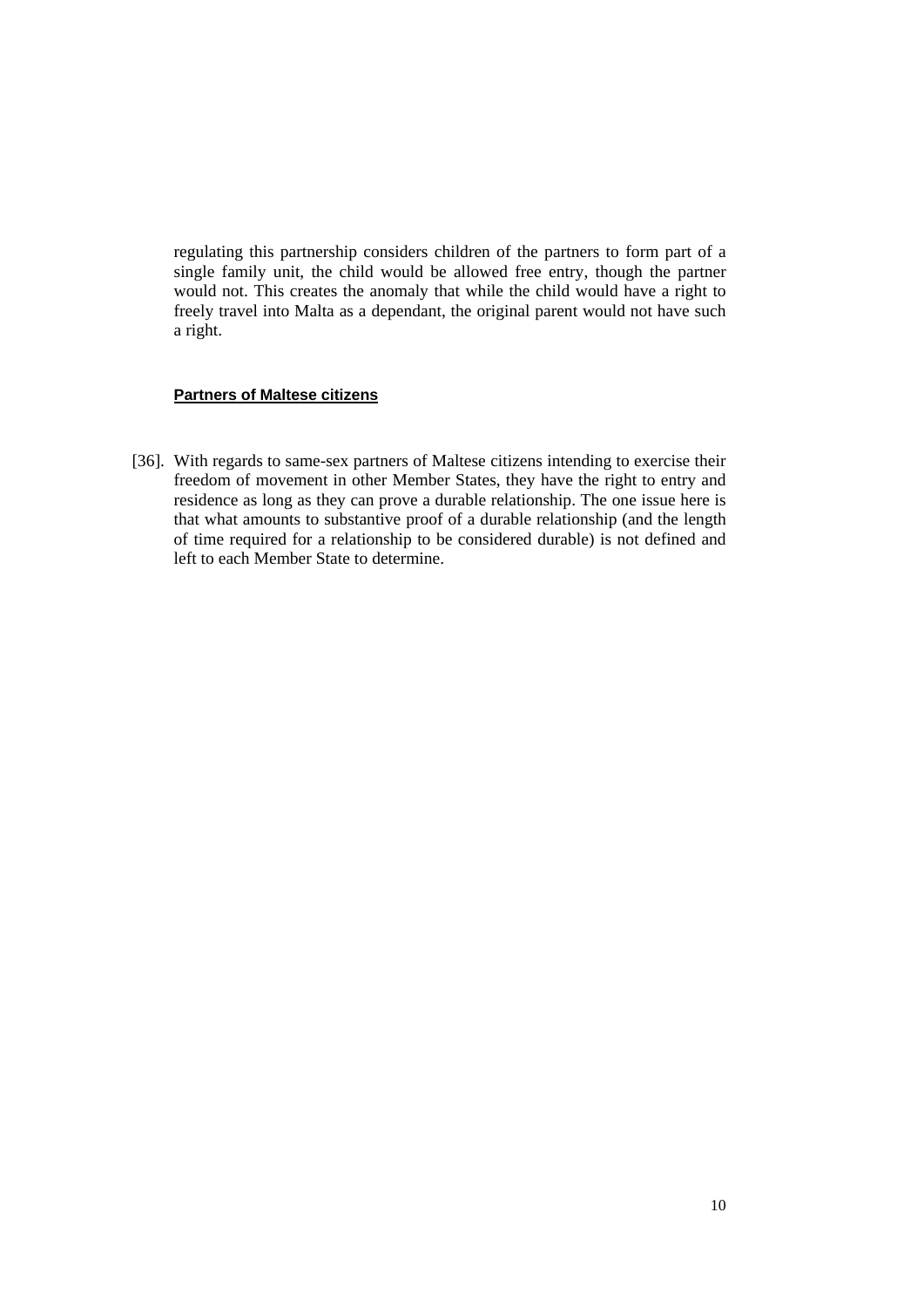## C. Asylum and subsidiary protection

- [37]. Maltese law does not specifically provide for refugee and/or subsidiary protection for persons persecuted due to their sexual orientation.
- [38]. However, the law does provide for the granting of asylum or refugee status to persons in accordance with the 1951 UN Convention Relating to the Status of Refugees and its 1967 Protocol<sup>17</sup>.
- [39]. According to Maltese law, a refugee is a person who fulfils the requirements of Article 1(A) of the 1951 UN Refugee Convention Relating to the Status of Refugees. This is a person who: 'owing to a well-founded fear of being persecuted for reasons of race, religion, nationality, membership of a particular social group or political opinion, is outside the country of his or her nationality and is unable to or, owing to such fear, is unwilling to avail himself of the protection of that country.'
- [40]. Although persecution on the basis of one's sexual orientation is not listed in the qualifications enabling a person to be eligible for refugees status, the list of protected reasons is based on the 1951 Geneva Convention does include the broad ground of persecution due to 'membership of a particular social group'. Therefore, if it can be proved that a person is being persecuted due to his/her membership of a social group of persons based their on homosexuality, it may be concluded that that person may be granted refugee status and due protection under Maltese law.
- [41]. Having said this, the Refugees Commissioner<sup>18</sup> has, since the creation of that office in 2002, dealt with only one case where an asylum seeker claimed refugee protection because of the applicant's sexual orientation. It was held that the applicant in this case failed to provide convincing evidence of persecution according to the 1951 Geneva Convention. The application was rejected.<sup>19</sup>
- [42]. The definition of dependent family members in the Refugees Act is slightly different from that in Council Directive 2004/83/EC. In article 2 of the said Act, dependent members of the family are defined as 'the spouse of the refugee, provided the marriage is subsisting on the date of the refugee's application, and such children of the refugee who on the date of the refugee's application are under the age of eighteen years and are not married.' There has not been any

<sup>&</sup>lt;sup>17</sup> Chapter 420 of The Laws of Malta, Refugees Act, ACT XX of 2000, as amended

by Act VIII of 2004 and Legal Notice 40 of 2005.<br><sup>18</sup>Instituted by the Refugees Act This information was obtained from the Commissioner for Refugees. However sight of the case proceedings or of the judgment itself was not obtained. In this respect, therefore while we are aware of the allegation no reporting can be made as to the full circumstances in which this allegation was made.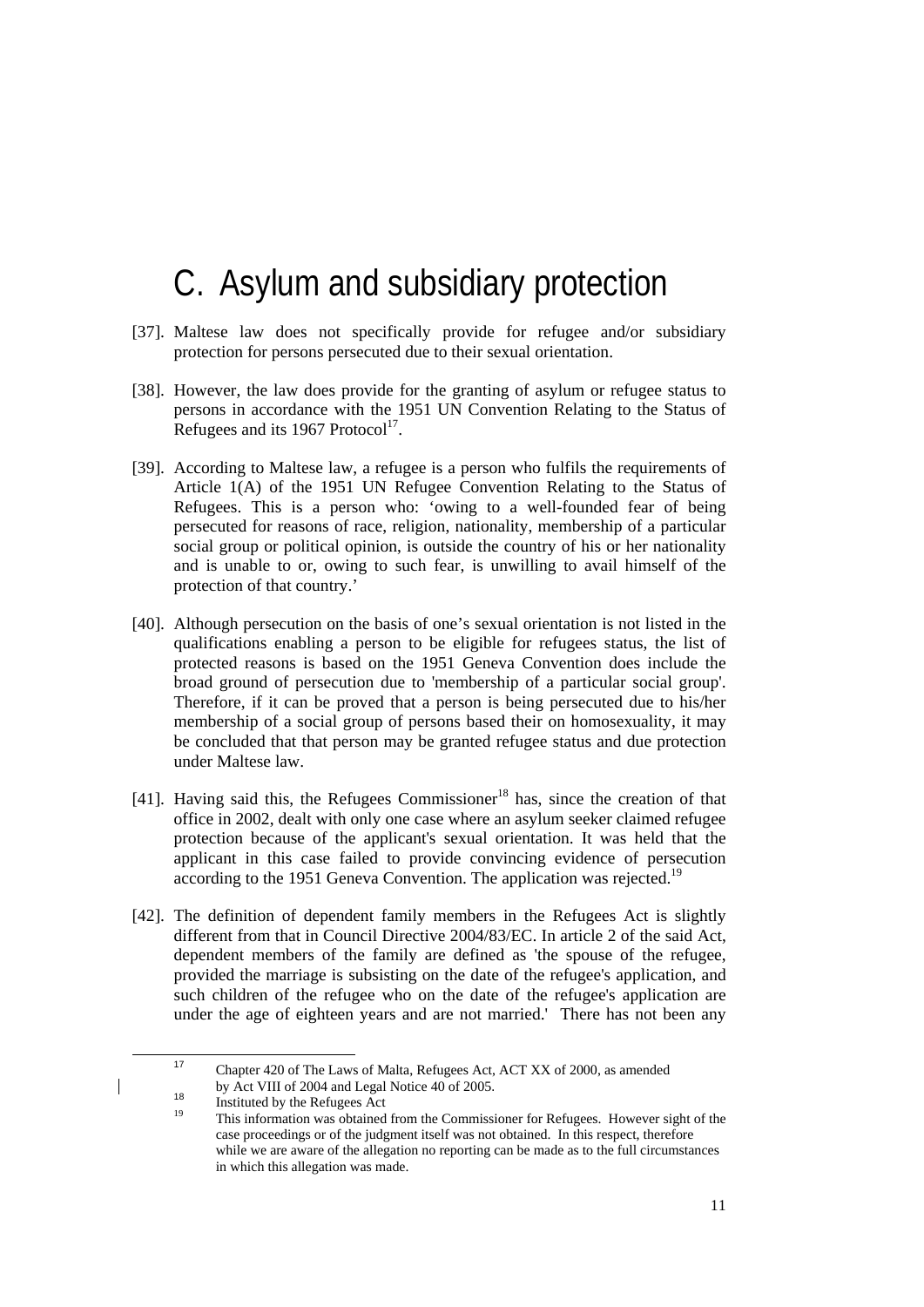official document or proceedings identified that establish the perimeters of this definition. However, considering the fact that no recognition is given to same sex partnerships within Maltese law and that such partnership registered abroad would not receive any recognition in terms of Maltese law, then it can be assumed that a request in this respect would not be accepted.

## D. Family reunification

- [43]. Maltese law and case-law does not provide in any way for the family reunification of same-sex spouses or of unmarried partners.
- [44]. Maltese law<sup>20</sup> defines 'family reunification' as 'the entry into, and residence in, Malta by family members of a third country national residing lawfully in Malta in order to preserve the family unit, whether the family relationship arose before or after the resident's entry'. The Legal Notice on Family Reunification<sup>21</sup> defines 'family members' as constituting: a 'spouse who shall be twenty-one years of age or over; and/or the unmarried minor children of the third country national and of his spouse, including children adopted in a manner recognized by Maltese law; and/or the unmarried minor children, including adopted children, of the third-country national or his/her spouse, with lawful custody thereof'.
- [45]. The Civil Code does not define what a 'spouse' essentially refers to. However, when the Civil Code<sup>22</sup> talks about rights and obligations between spouses, it mentions 'husband and wife'. This terminology is used with regard to moral and material support, maintenance of children, succession rights and property rights. Maltese public policy defines marriage as limited to a relationship between a man and a woman. Consequently the reunification of persons connected through a same-sex partnership is prima facie excluded.
- [46]. The raison d'être described above was also highlighted by the present legislature, in particular by the Minister for Justice and Home Affairs, who answered as follows to a Parliamentary Question raised in Parliament:

*'Same-sex marriage is recognized only by a few countries. There is no intention to give recognition to this type of marriage in Malta and this since it is incompatible with the law of Marriage in Malta that allows marriage only between persons of the opposite sex.'*<sup>23</sup>

<sup>&</sup>lt;sup>20</sup> Subsidiary Legislation 217.06 Family Reunification Regulations 05.06.2007 *Legal Notice 150 of 2007*<br><sup>21</sup> *S<sub>p</sub> i A(1) SS<sub>p</sub>* 

Section 4(1) of Subsidiary Legislation 217.06 Family Reunification Regulations –

<sup>05.06.2007</sup> *Legal Notice 150 of 2007*<br><sup>22</sup> Chapter 16 of the Revised Laws of Malta

<sup>23</sup> House of Representatives, Parliamentary Sitting Number 487 during the year 2001,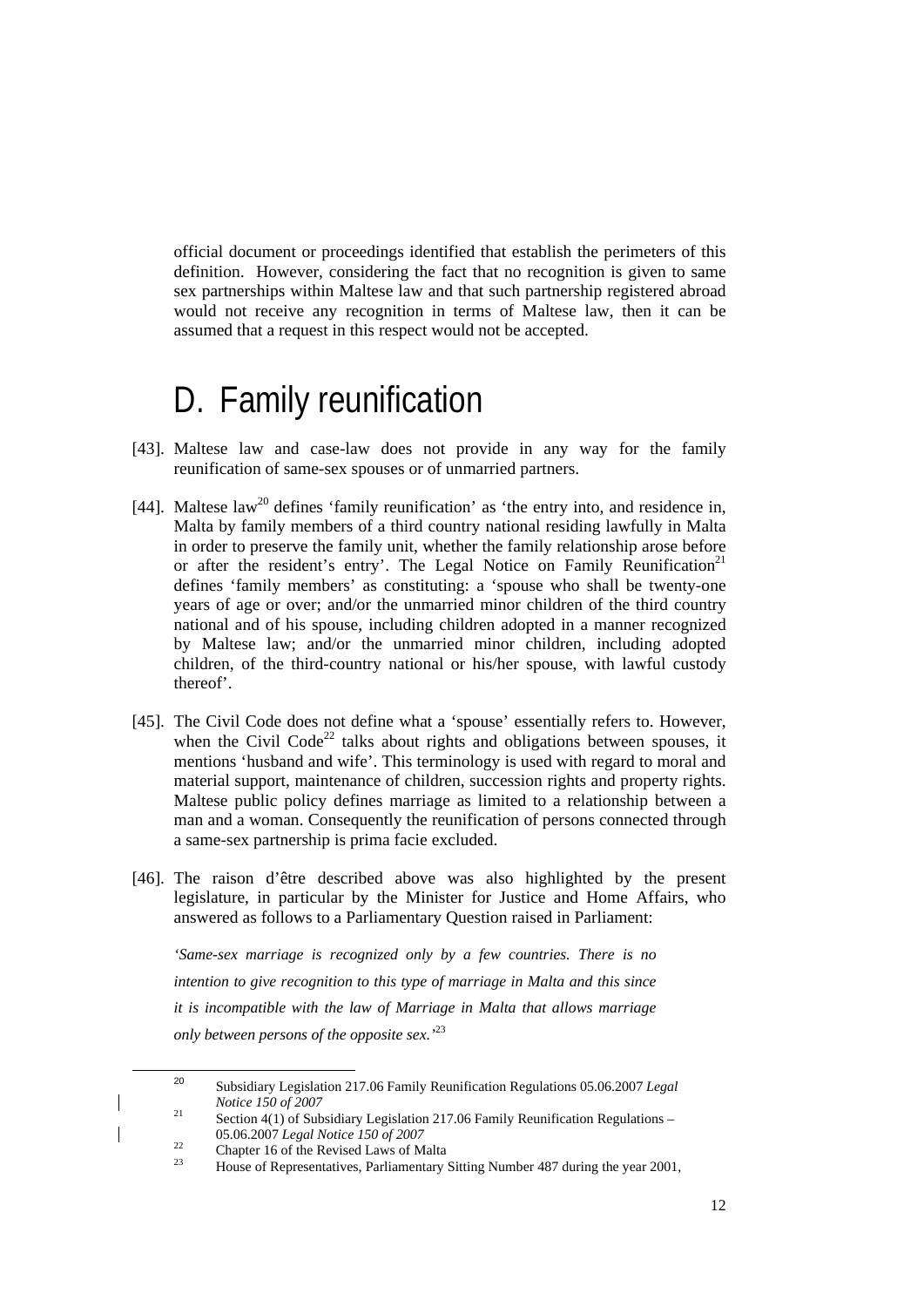- [47]. To date, there is no public information as to whether the relevant authorities have received applications by third-country nationals living in Malta for reunification with their partner or spouse of the same sex, nor of any application seeking the recognition and/or registration of a same-sex marriage celebrated abroad.
- [48]. Although there is no case law or statistics available in this respect, yet when one considers that the definition of a marriage in the Maltese system is one which necessarily demands a male and female, then one could conclude that it is likely that the authorities will not automatically give recognition to such a marriage even if lawfully contracted abroad.
- [49]. Neither does national law recognise registered partnerships or cohabitation and there is no regulation in this respect. In this respect, therefore one may also conclude that it is likely that the authorities will not automatically give recognition to such relationships.

# E. Freedom of assembly

- [50]. This freedom is protected both under the Constitution of Malta<sup>24</sup>, and also under the European Convention  $Act^{25}$ . The latter Act ensures that the provisions of the European Convention for the Protection of Human Rights and Fundamental Freedoms may be directly invoked before the Maltese courts. Consequently any ban on homophobic demonstrations would run counter to the rights as protected therein.
- [51]. There is no legal provision that prohibits homophobic demonstrations. Neither is there any report of incidents that indicate the imposition of limitations or prohibition on the organisation of public events by LGBT persons who are predominantly represented in Malta by the NGO named Malta Gay Rights Movement (MGRM).
- [52]. A Gay Pride March has been organised by the MGRM since 2004 without any report of public harassment or opposition to this even if the culture's reception of this is one of tolerance rather than acceptance as equal. The Gay Pride March last held on 6 July 2007 is reported by the press to have been attended by about 50 people. This event was supported by other NGOs, and attended by local singers, British MEP David Bowles and representatives from three political parties. Following this event, MGRM reported that the Gay Pride Party had been much better attended (around 1,000 people) than the march, and this was

 $06.02.2001$ 

<sup>&</sup>lt;sup>24</sup><br>Article 42 of the Constitution of Malta<br>Chapter 319 of the Laws of Malta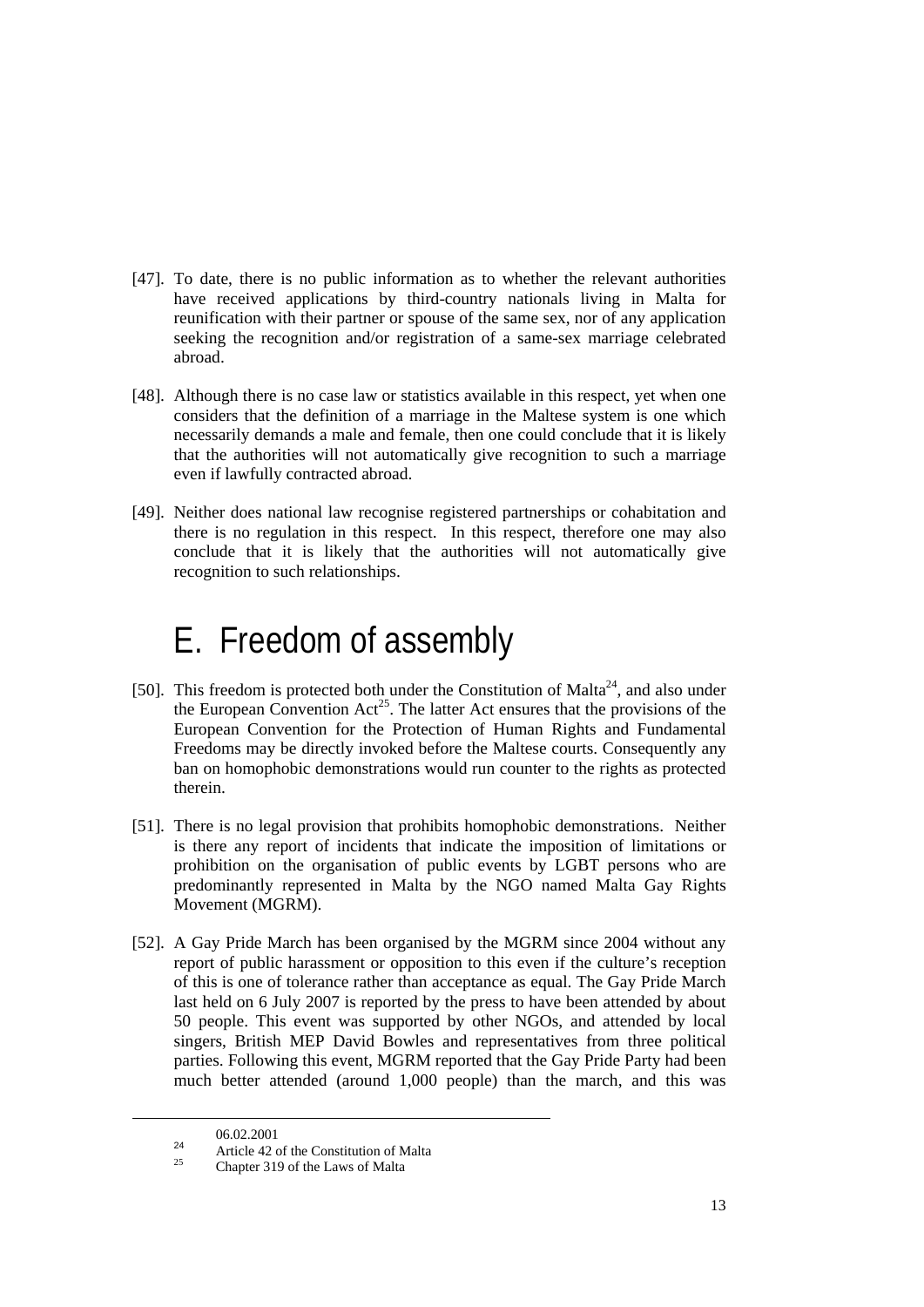explained as being allegedly due to the fact that people are still afraid of exposing themselves in broad daylight and with media coverage.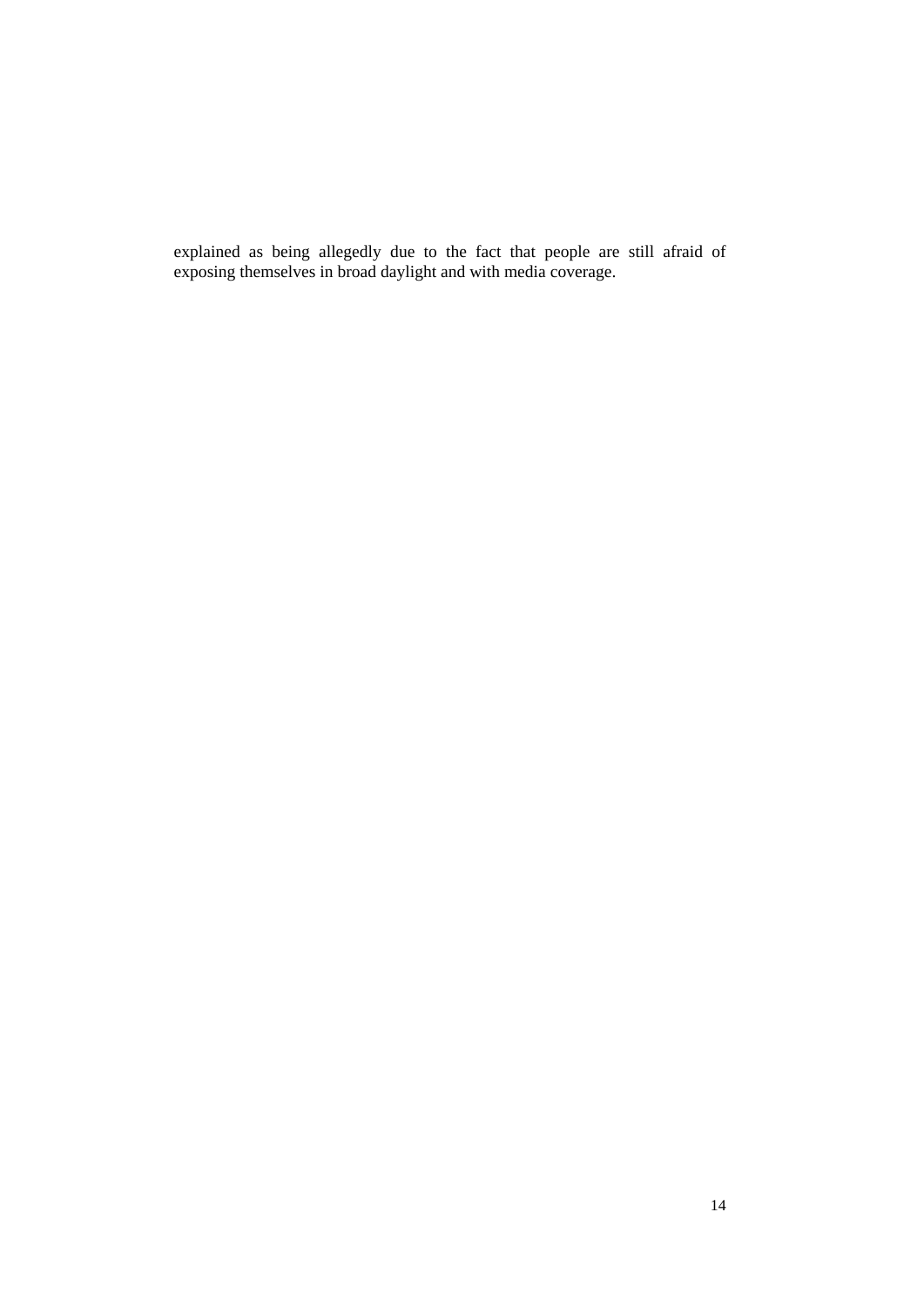## F. Criminal law

#### **Criminal Law and Hate Speech related to Homophobia**

- [53]. The Criminal Code does not in any manner refer to hate speech, neither in general nor with particular reference to homophobia. In fact, the only concept that may come close to the concept of hate speech and which is found in our law is the concept of 'incitement to hatred'. This is regulated in Section 82A of the Criminal Code. Yet the application of this section is limited to racial hatred only and nothing in this section could indicate that the incitement to hatred against an LGBT person would be taken into account under this offence.
- [54]. A similar concept is found within the Press  $Act^{26}$  which provides in Section 6 as follows:

*'Whosoever, by any means mentioned in Article 3, shall threaten, insult, or expose to hatred, persecution or contempt, a person or group of persons because of their race, creed, colour, nationality, sex, disability as defined in Article 2 of the Equal Opportunities (Persons with Disability) Act, or national or ethnic origin shall be liable on conviction to imprisonment for a term not exceeding three months and to a fine (multa).'* 

- [55]. Yet one is to note that this Act applies only to publications of printed matter and therefore does not control speech in all its forms. Despite this, with the inclusion of the term 'sex' one is to understand that publications that threatened, insulted, or exposed to hatred LGBT persons would fall foul of this law.
- [56]. While as noted above the concept of marriage has been limited under Maltese public policy to a union between man and woman, when considering issues of discrimination and the right to privacy the term 'sex' has not been so limited. This conclusion is based on an interpretation given by the authors keeping in mind the interpretation of the European Court of the protection offered under the European Convention.

<sup>26</sup> Chapter 248 of the Laws of Malta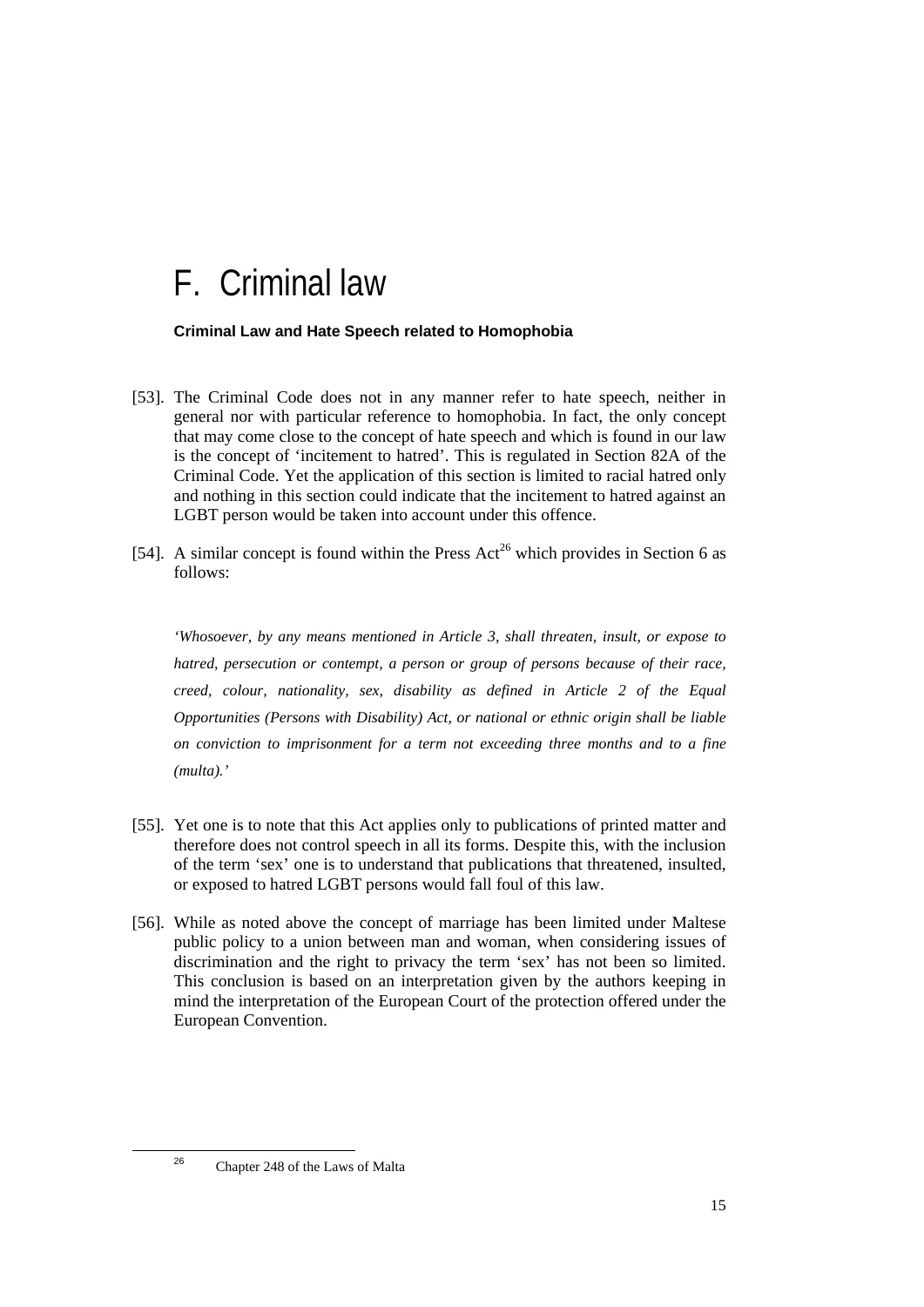#### **Unlawful Discrimination**

- [57]. Discrimination is prohibited also on the ground of sex both under the Constitution of Malta<sup>27</sup> and the European Convention Act. Yet this does not constitute a criminal offence and merely a violation of one's human rights.
- [58]. The only discrimination that is specifically regulated by the Criminal Code is that exercised by a public official. Section 139A of the Criminal Code provides:

*'Any public officer or servant or any other person acting in an official capacity who intentionally inflicts on a person severe pain or suffering, whether physical or mental –* 

*(a) for the purpose of obtaining from him or a third person information or a confession; or* 

*(b) for the purpose of punishing him for an act he or a third person has committed or is suspected of having committed; or* 

*(c) for the purpose of intimidating him or a third person or of coercing him or a third person to do, or to omit to do, any act; or* 

*(d) for any reason based on discrimination of any kind,* 

*shall, on conviction, be liable to imprisonment for a term from five to nine years.'* 

- [59]. Consequently, although the concept of discrimination is introduced in this provision, it is not the discrimination per se that constitutes the offences but treatment constituting torture or cruel, inhuman or degrading treatment. Having said this, should there be a situation whereby a public official performs such acts on a person simply because of the person's sexual identity, then this would be covered by the said provision.
- [60]. Neither does criminal law provide for aggravation when offences are committed as a result of homophobia. Such aggravation is only found in the Criminal Code for those offences committed as a result of racial or religious hatred<sup>28</sup>.

<sup>&</sup>lt;sup>27</sup><br>Article 45 of the Constitution of Malta 28 Criminal Code, Chapter 9 of the Laws of Malta, Section 251D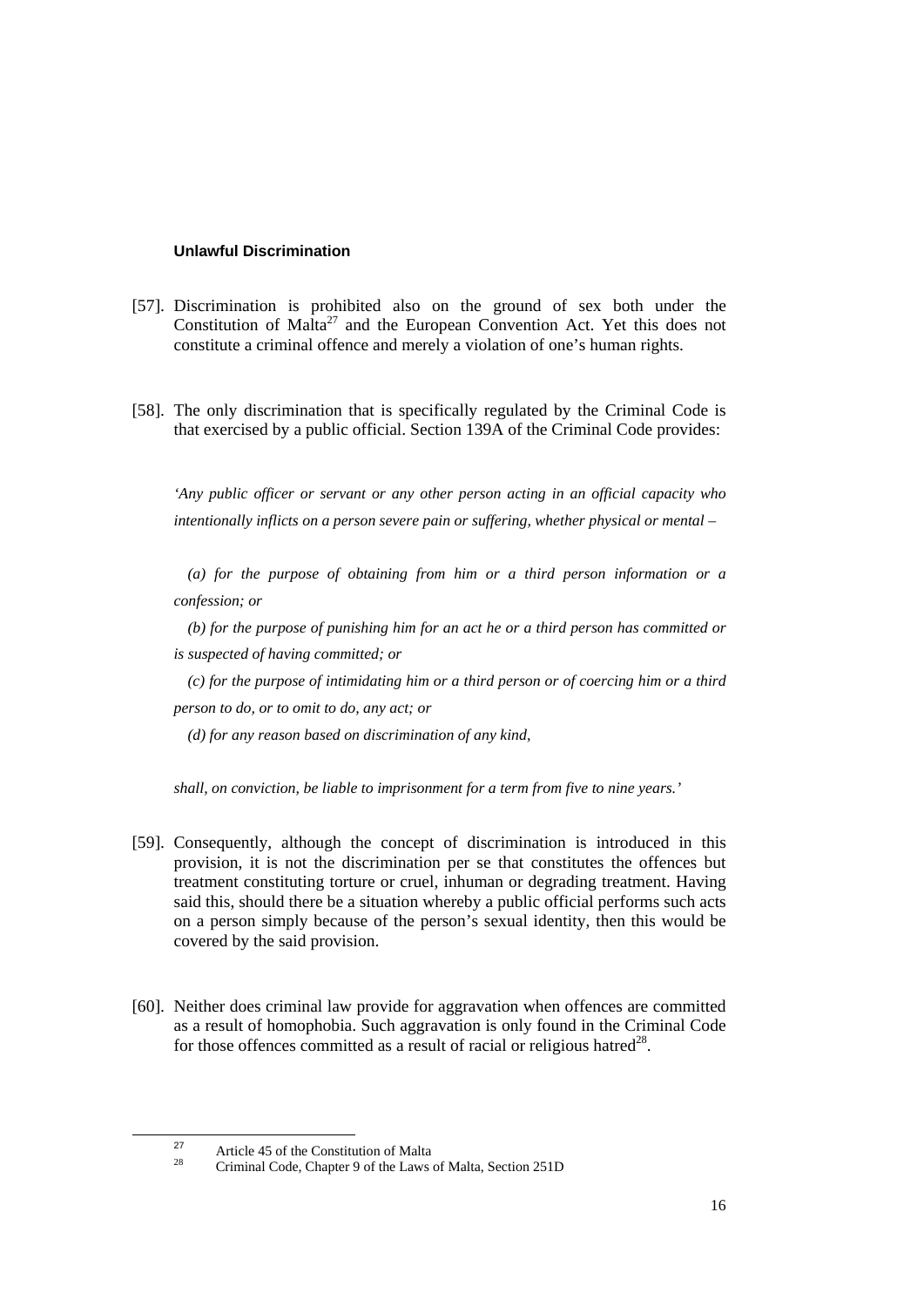- [61]. The only protection that LGBT persons may be said to receive in terms of the Criminal Code is for that aspect of discrimination that emanates from harassment. Sections 249 to  $251\overline{D}^{29}$  protect everyone from actions that amount to threats, violence and harassment irrespective of the aim for which these actions are carried out.
- [62]. Furthermore, it is also interesting to note that discrimination is specifically prohibited under the [Broadcasting Authority Act]<sup>30</sup>; more specifically under the Third Schedule to the Act which sets out a Code for advertisements. Its first article provides:

'*Advertising and teleshopping shall not:* 

*(a) prejudice respect for human dignity;* 

*(b) include any discrimination on grounds of race, sex or nationality; …*'

In view of the above, one may conclude that ordinary law does not offer any specific protection against homophobia and that the only protection is found in constitutional measures.

- [63]. There are no available statistics that one could report in relation to complaints or criminal proceedings having been taken against a person committing a crime in relation to homophobia.
- [64]. As indicated above, the protection from discrimination for sexual orientation is only specifically found in the field of employment under the [Equality Treatment in Employment Regulations<sup>[31</sup>].

# G. Transgender issues

[65]. Maltese law does not take into consideration transgender issues and in fact in case law Maltese courts have with some consistency held that the fact that Maltese law does not formally provide a procedure for the change in legal status of transgender persons constitutes a violation of the right to respect for private life as protected under Article 8(1) of the European Convention. In such

<sup>&</sup>lt;sup>29</sup> Criminal Code, Chapter 9 of the Laws of Malta, Of Threats, Private Violence and  $\frac{30}{250}$  Harassment

 $^{30}$  Chapter 350 of the Laws of Malta

Subsidiary Legislation 452.95. enacted by Legal Notice 461 of 2004, as amended by Legal Notices 53 and 338 of 2007.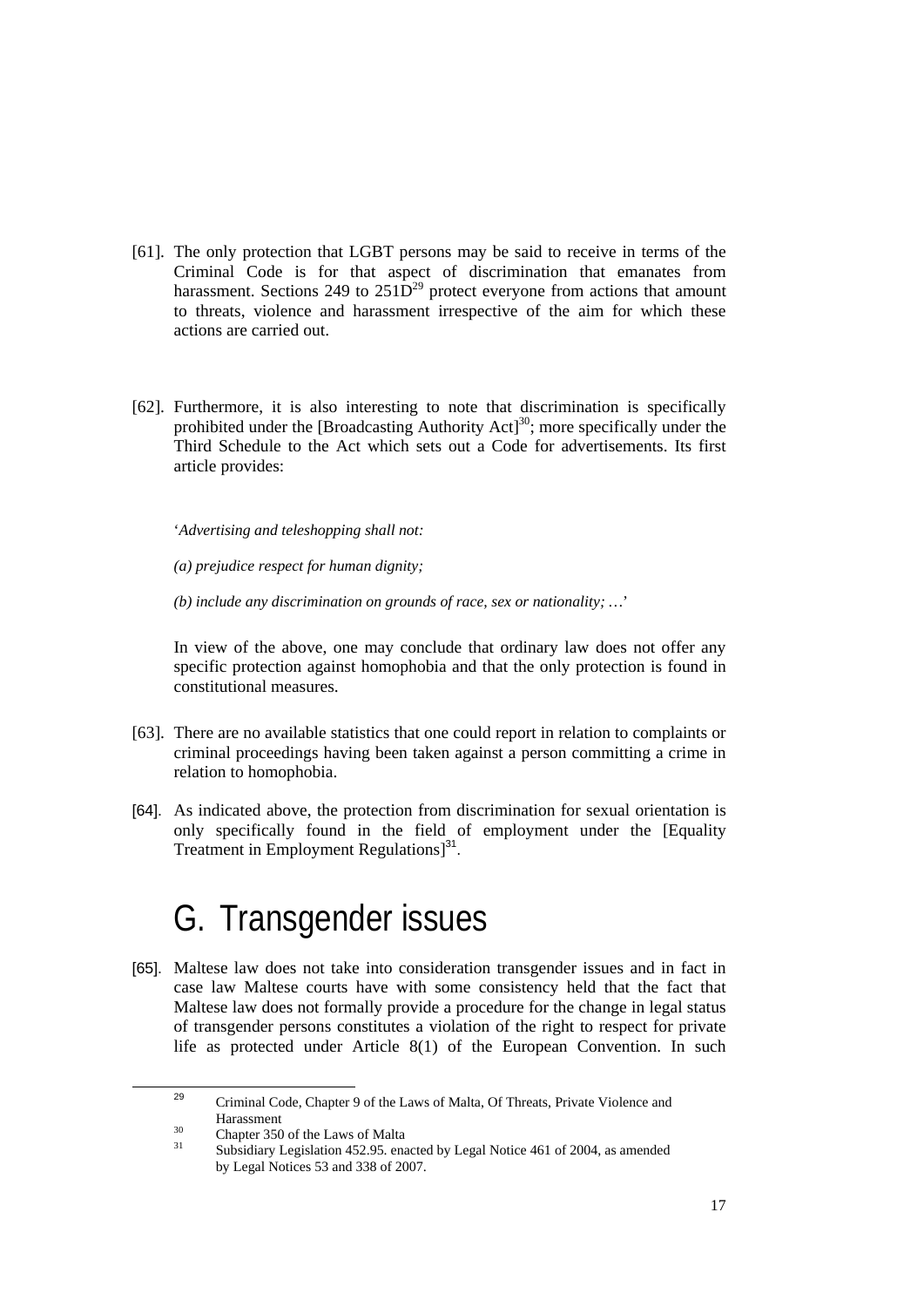judgments, the courts have ordered the Director of the Public Registry to effect changes on the birth certificate of the transgender person (see below).

- [66]. In these cases, the courts considered whether or not such changes should be clearly marked on the relevant certificate and the final decision was that the changes should be marked on the formal certificate but not on the publicly accessible informal certificate. In an early judgment delivered in the case of *Lawrence sive Roxanne Cassar vs Honourable Prime Minister*<sup>32</sup>*,* the Constitutional Court held that the birth certificate under Maltese law reflects the position of an individual at the time of birth, and unless there are errors, no alteration may be permitted on such a document. This situation however changed in future judgments including that of *Francis sive Mandy Zammit vs. AG and Director of Public Registry<sup>33</sup>* where the court held that the fact that Maltese law did not provide for the particular circumstances of transsexuals constituted a violation of Article 8 of the European Convention of Human Rights. The same decision ordered the registrar to make the necessary alterations on the relevant certificates. The same conclusion was reached in the case of *George Camilleri sive Yana Camilleri Vs The Attorney General and the Director of Public Registry<sup>34</sup>* where, besides agreeing with the previous judgment the court held that the situation did not amount to a violation of article 3 of the Convention and article 36 of the Constitution.
- [67]. It is interesting to note that in these cases the court ordered that an annotation be made on the certificate that the change was made following a court order. In the case of *Paul sive Kathleen Schembri vs the Director of the Public Registry<sup>35</sup>* the court held that the annotation should include only that the amendment was made by virtue of the court order and should not go into the details of the gender reassignment surgery.
- [68]. Moreover, in another case<sup>36</sup>, the right of a transsexual to marry was upheld by the court of first instance which stated that the marriage between a 'female' registered so after gender reassignment surgery and a male does not run counter to the definition of marriage within the Maltese legal system.
- [69]. In the light of these cases, one can conclude that while discrimination of transgender people is not addressed specifically yet this discrimination would be incorporated under the basis of 'sex' in the context of antidiscrimination legislation in general. With the development in case law, provided there is an increase in the number of proceedings instituted, this situation could possibly change.

<sup>&</sup>lt;sup>32</sup> Malta/Constitutional Court/79/1995 (14.07.1995)<br><sup>33</sup> Malta First Hall of the Civil Court (690/1000 (24.07)

 $33$  Malta/First Hall of the Civil Court/689/1999 (24.09.2001)<br>
Malta/First Hall of the Civil Court/617/1997 (02.10.2002)<br>
Malta/Court of Appeal/1100/1997 (06/12/2002)

This was reported in the media, however the judgment is not readily available as the name of the applicant has been kept unpublished.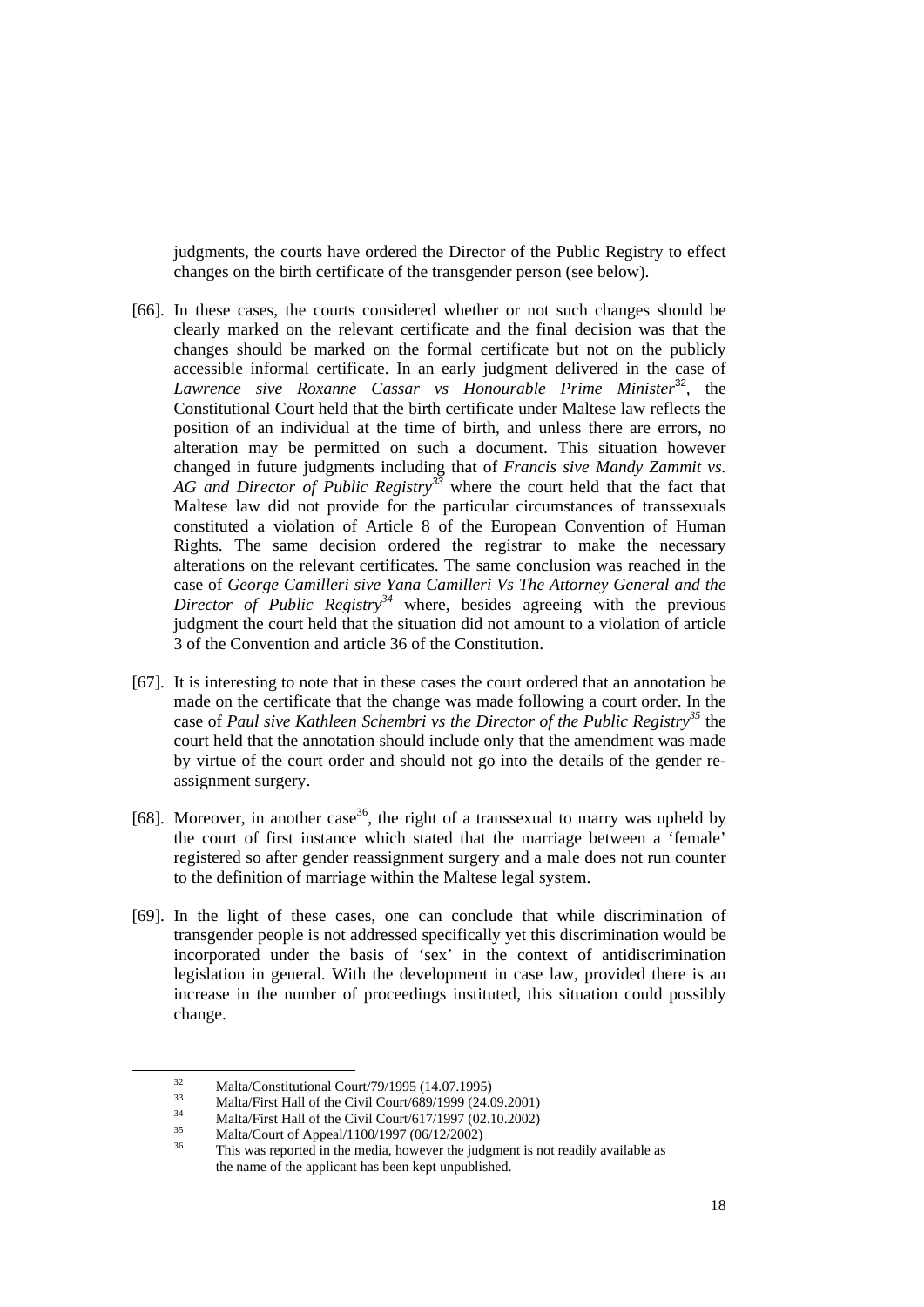[70]. Consequently, since issues related to transgender persons have been taken by our courts, as described above, to fall within discrimination on the grounds of 'sex', one could conclude that the protections above indicated will be applied in the same manner.

# H. Miscellaneous

[71]. Upon consideration of the [Income Tax Act] $37$  it becomes apparent that persons in a same-sex relationship or union do not receive the benefits that heterosexual spouses receive. While Section 2 of the said Act defines 'married couple' as referring 'to two spouses who contracted marriage in accordance with the legal provisions of the country where the marriage was executed'; the term 'married individual' is taken to refer 'to a male individual who has a wife or a female individual who has a husband, living with him or with her respectively, as the case may be;' while at the same time the term 'person' includes – '(b) a responsible spouse in accordance with article 49;'. The lack of recognition of same-sex marriages celebrated abroad even by Maltese persons who return and continue to live together in Malta, together with the definition of marriage as being that between a male and female places persons in same-sex unions in such a position whereby they are not treated in a like manner to heterosexual couples simply because of their sexual orientation.

# I. Good practices

[72]. No good practices were identified.

 <sup>37</sup> Chapter 123 of the Laws of Malta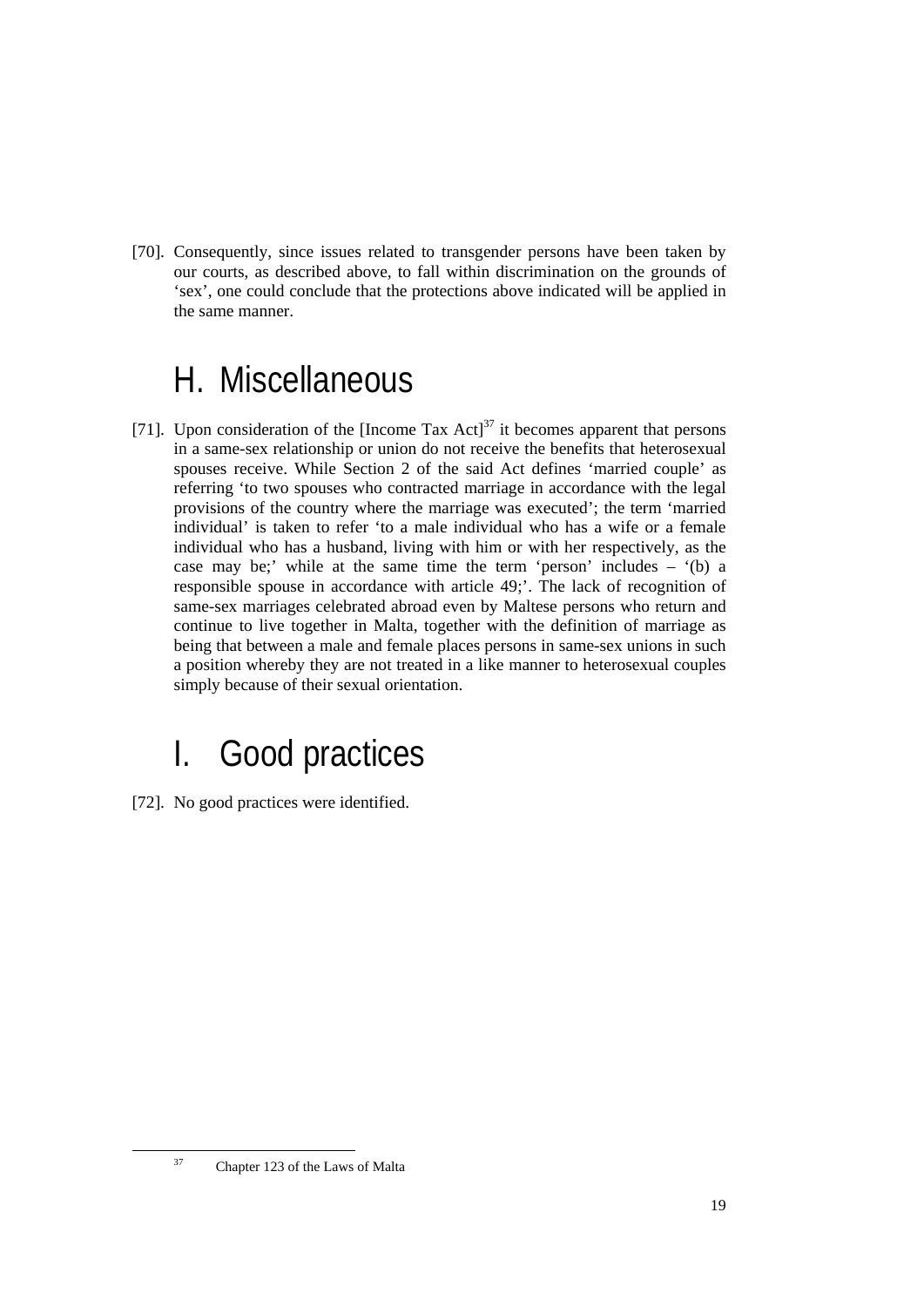# Annex 1 – Case law

**Chapter A, the interpretation and/or implementation of Employment Equality Directive 2000/78/EC, case 1** 

[73]. No case law can be reported in this respect. Following verification from the official database of case law found on the Ministry of Justice website at www.mjha.go.mt no cases in this respect were found. Furthermore, after making enquiries at the secretariat of the Industrial Tribunal, we were informed that no such complaints have so far been determined and that there is only one case pending judgment. Neither do either of these bodies have statistics to identify the number of complaints received in relation to claims on discriminatory treatment.

| Case title                                                                                                                          |  |
|-------------------------------------------------------------------------------------------------------------------------------------|--|
| Decision date                                                                                                                       |  |
| Reference details (type and<br>title of court/body; in<br>original language and<br>English [official translation,<br>if available]) |  |
| Key facts of the case<br>$(max. 500 \text{ chars})$                                                                                 |  |
| Main<br>reasoning/argumentation<br>$(max. 500 \text{ chars})$                                                                       |  |
| Key issues (concepts,<br>interpretations) clarified by<br>the case (max. 500 chars)                                                 |  |
| Results (sanctions) and key<br>consequences or<br>implications of the case<br>$(max. 500 \text{ chars})$                            |  |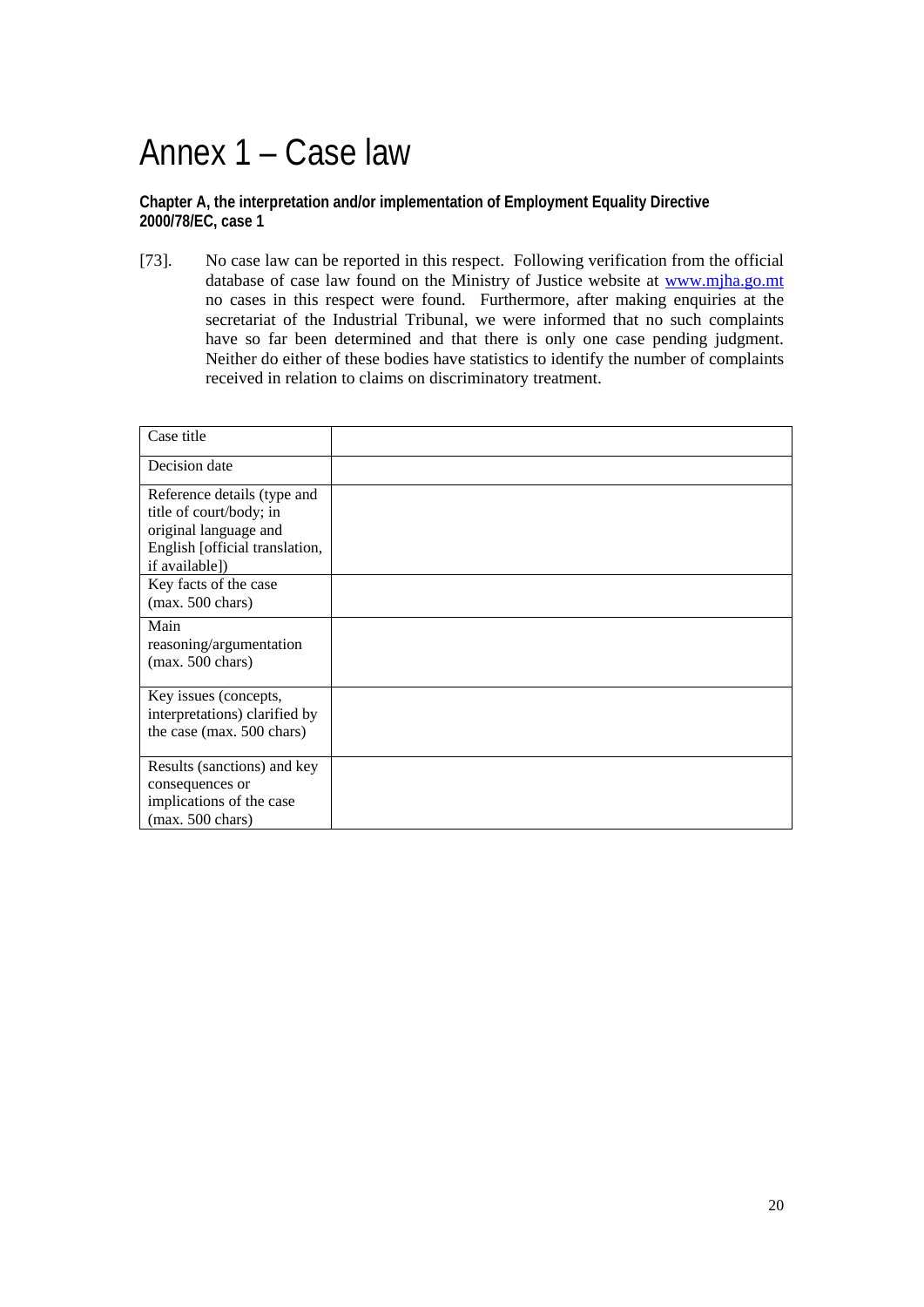| Case title                                                                                                                          |  |
|-------------------------------------------------------------------------------------------------------------------------------------|--|
| Decision date                                                                                                                       |  |
| Reference details (type and<br>title of court/body; in<br>original language and<br>English [official translation,<br>if available]) |  |
| Key facts of the case<br>$(max. 500 \text{ chars})$                                                                                 |  |
| Main<br>reasoning/argumentation<br>$(max. 500 \text{ chars})$                                                                       |  |
| Key issues (concepts,<br>interpretations) clarified by<br>the case (max. 500 chars)                                                 |  |
| Results (sanctions) and key<br>consequences or<br>implications of the case<br>$(max. 500 \text{ chars})$                            |  |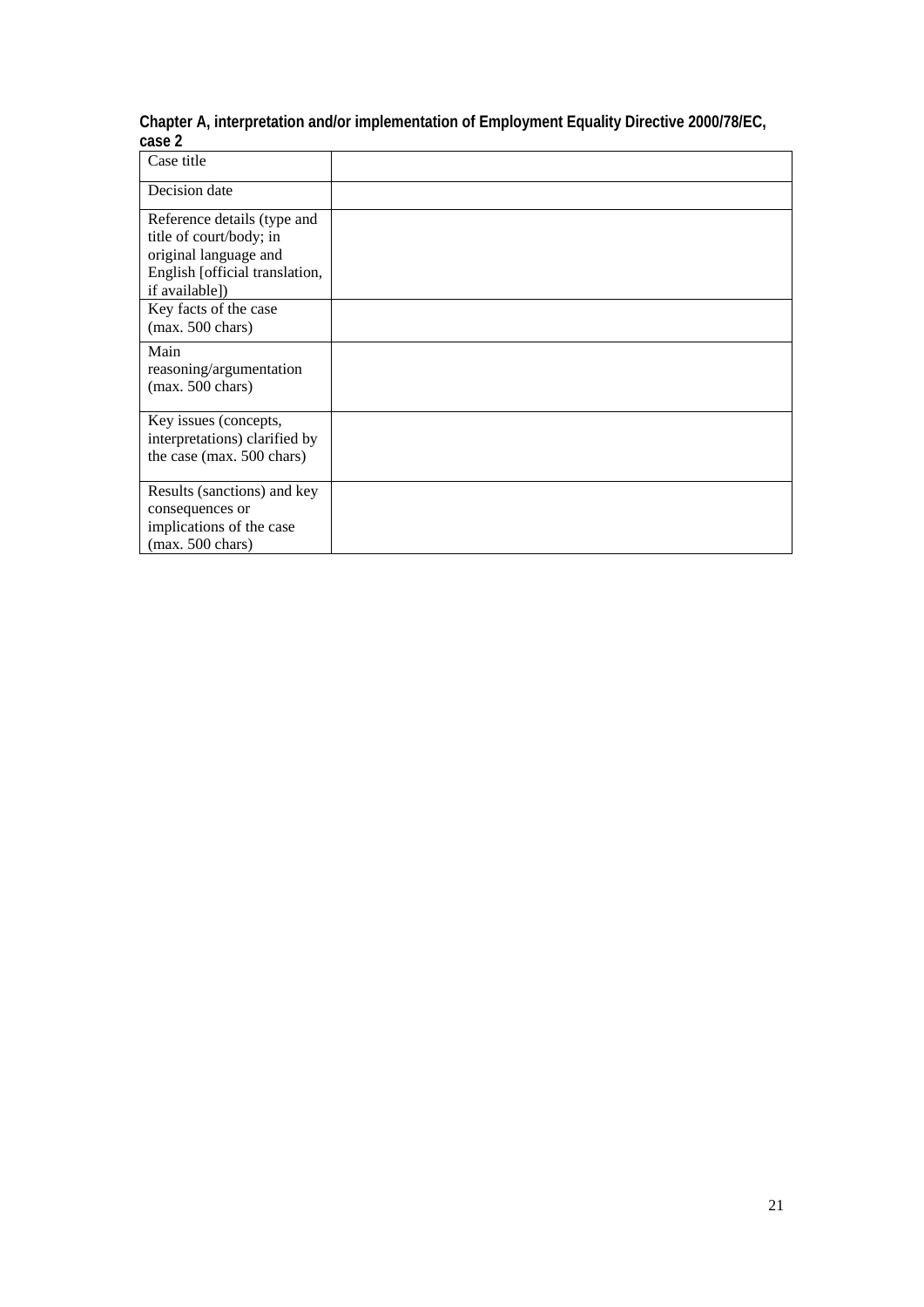| Case title                                                                                                                          |  |
|-------------------------------------------------------------------------------------------------------------------------------------|--|
| Decision date                                                                                                                       |  |
| Reference details (type and<br>title of court/body; in<br>original language and<br>English [official translation,<br>if available]) |  |
| Key facts of the case<br>$(max. 500 \text{ chars})$                                                                                 |  |
| Main<br>reasoning/argumentation<br>$(max. 500 \text{ chars})$                                                                       |  |
| Key issues (concepts,<br>interpretations) clarified by<br>the case (max. 500 chars)                                                 |  |
| Results (sanctions) and key<br>consequences or<br>implications of the case<br>$(max. 500 \text{ chars})$                            |  |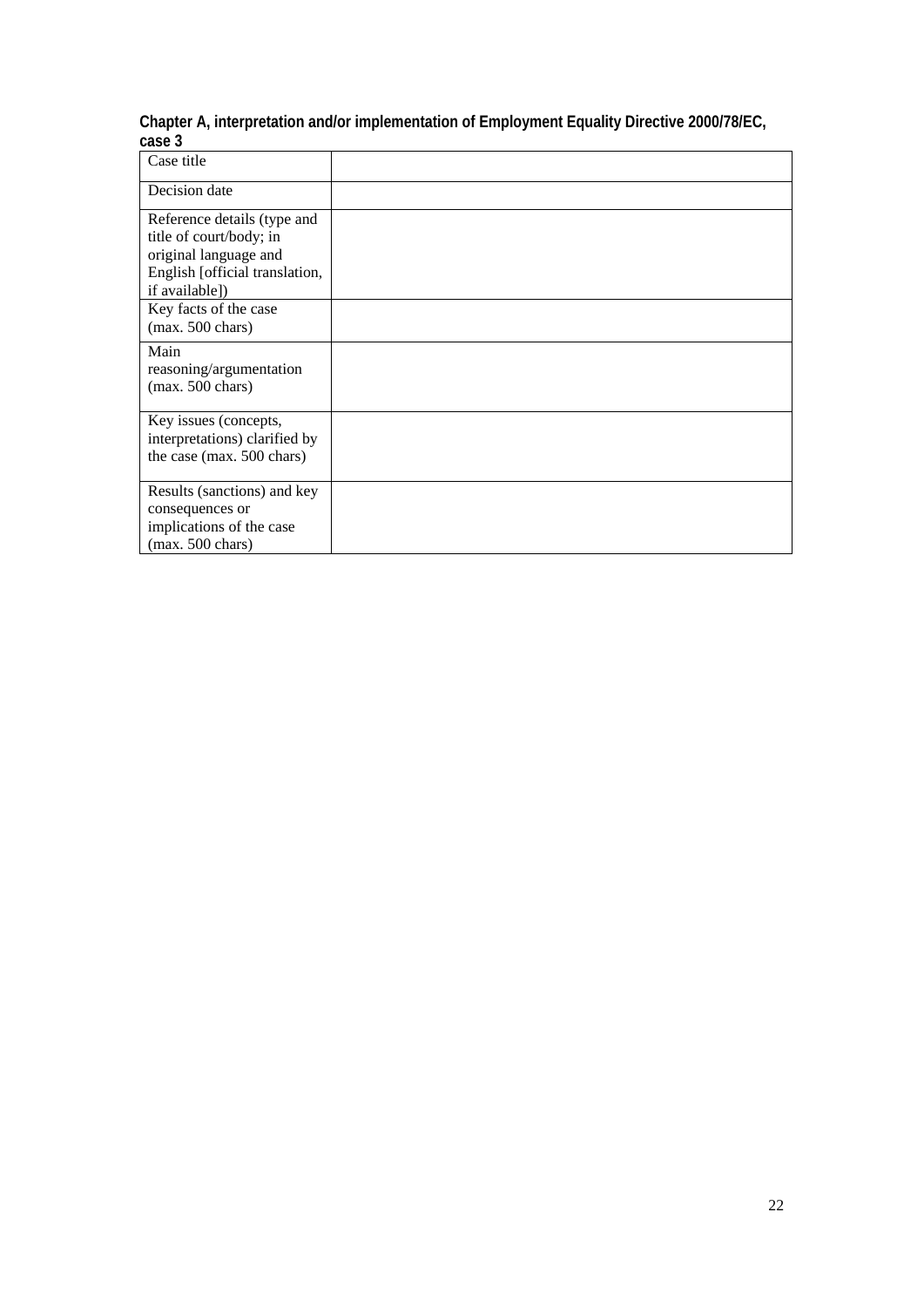| Case title                                                                                                                          |  |
|-------------------------------------------------------------------------------------------------------------------------------------|--|
| Decision date                                                                                                                       |  |
| Reference details (type and<br>title of court/body; in<br>original language and<br>English [official translation,<br>if available]) |  |
| Key facts of the case<br>$(max. 500 \text{ chars})$                                                                                 |  |
| Main<br>reasoning/argumentation<br>$(max. 500 \text{ chars})$                                                                       |  |
| Key issues (concepts,<br>interpretations) clarified by<br>the case (max. 500 chars)                                                 |  |
| Results (sanctions) and key<br>consequences or<br>implications of the case<br>$(max. 500 \text{ chars})$                            |  |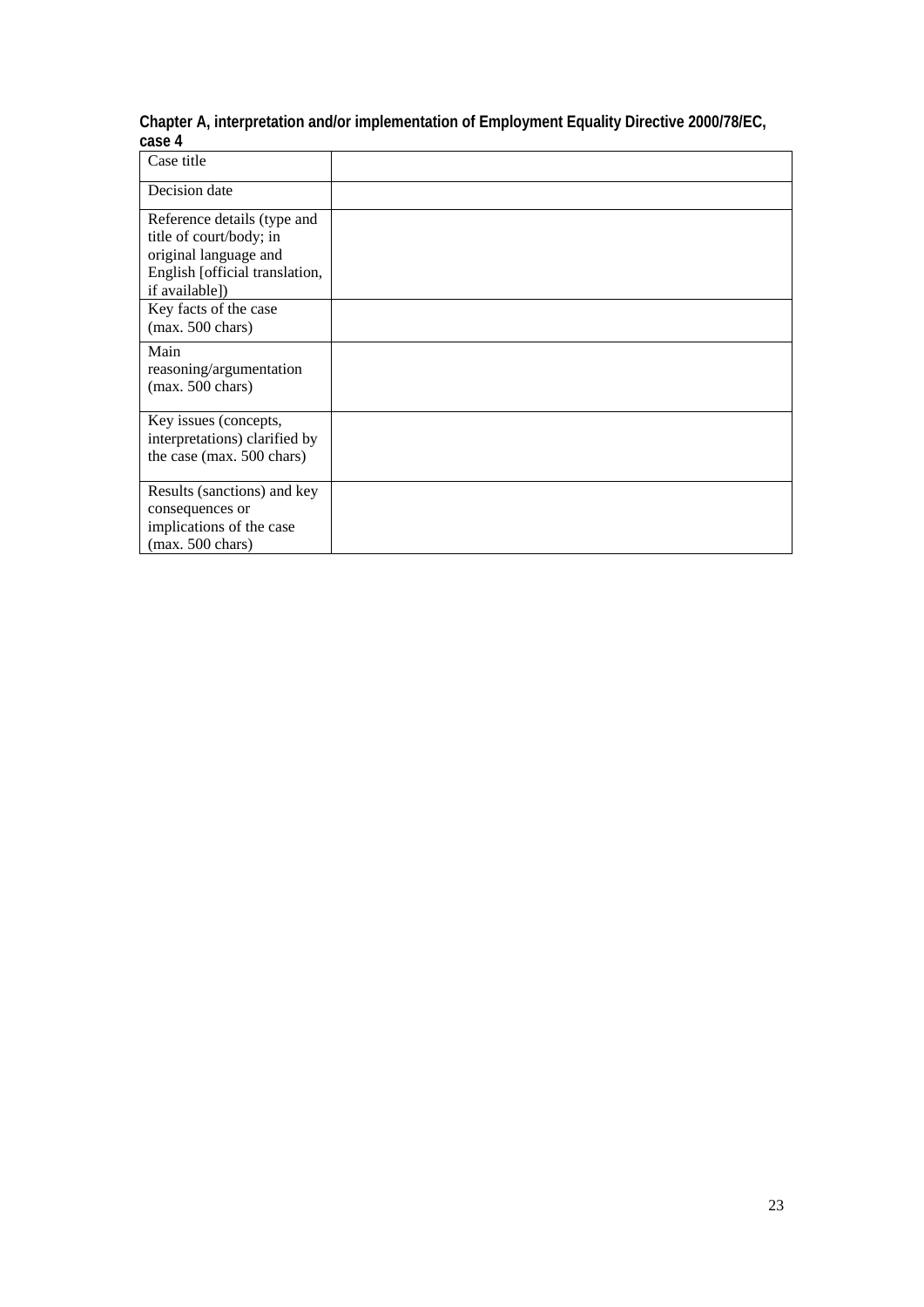| Case title                                                                                                                          |  |
|-------------------------------------------------------------------------------------------------------------------------------------|--|
| Decision date                                                                                                                       |  |
| Reference details (type and<br>title of court/body; in<br>original language and<br>English [official translation,<br>if available]) |  |
| Key facts of the case<br>$(max. 500 \text{ chars})$                                                                                 |  |
| Main<br>reasoning/argumentation<br>$(max. 500 \text{ chars})$                                                                       |  |
| Key issues (concepts,<br>interpretations) clarified by<br>the case (max. 500 chars)                                                 |  |
| Results (sanctions) and key<br>consequences or<br>implications of the case<br>$(max. 500 \text{ chars})$                            |  |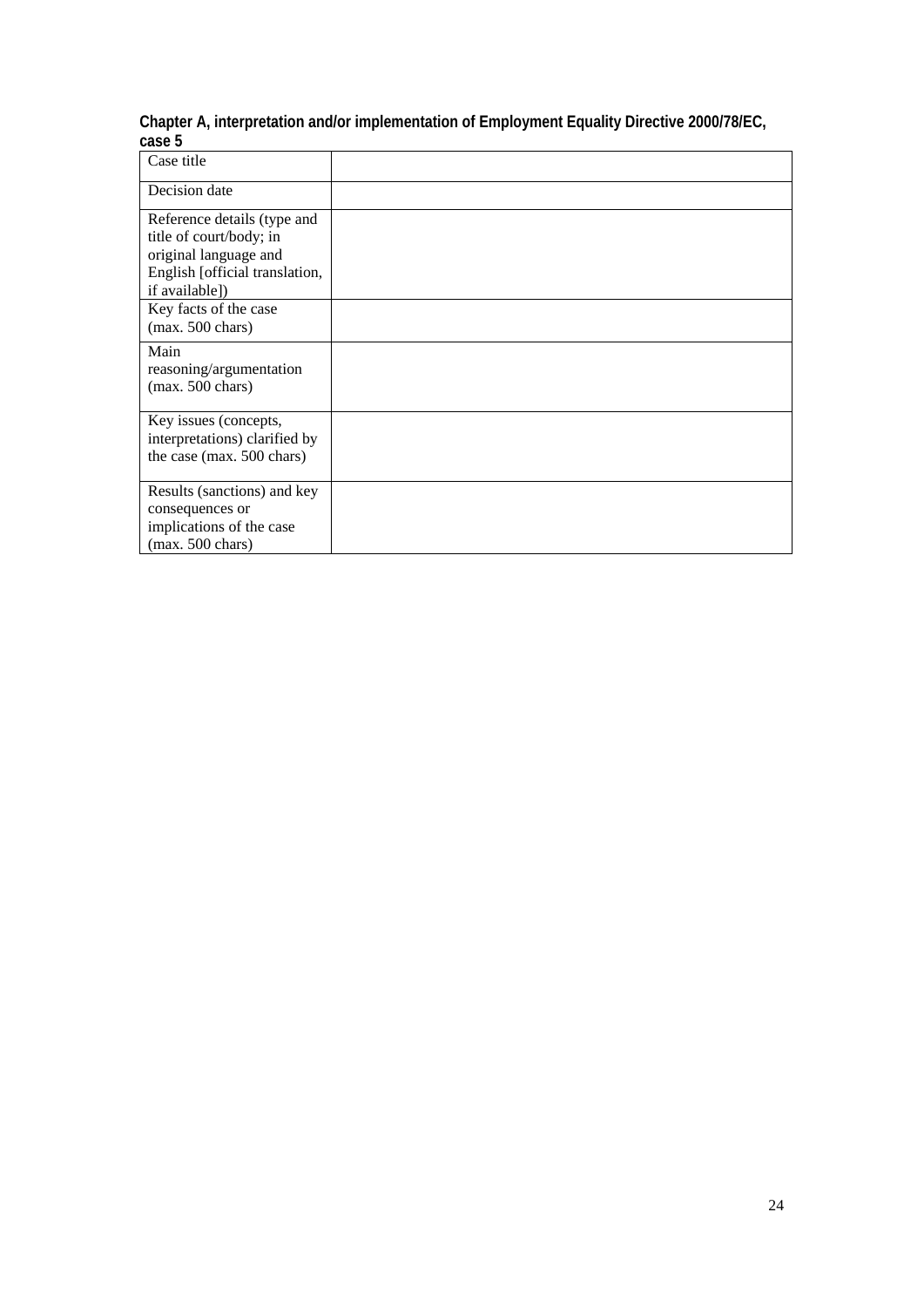### **Chapter B, Freedom of movement, case law relevant to Directive 2004/38/EC, case 1**

No case law has been identified in relation to freedom of movement and issues related to homophobia.

| Case title                                                                                                                          |  |
|-------------------------------------------------------------------------------------------------------------------------------------|--|
| Decision date                                                                                                                       |  |
| Reference details (type and<br>title of court/body; in<br>original language and<br>English [official translation,<br>if available]) |  |
| Key facts of the case<br>$(max. 500 \text{ chars})$                                                                                 |  |
| Main<br>reasoning/argumentation<br>$(max. 500 \text{ chars})$                                                                       |  |
| Key issues (concepts,<br>interpretations) clarified by<br>the case (max. 500 chars)                                                 |  |
| Results (sanctions) and key<br>consequences or<br>implications of the case<br>$(max. 500 \text{ chars})$                            |  |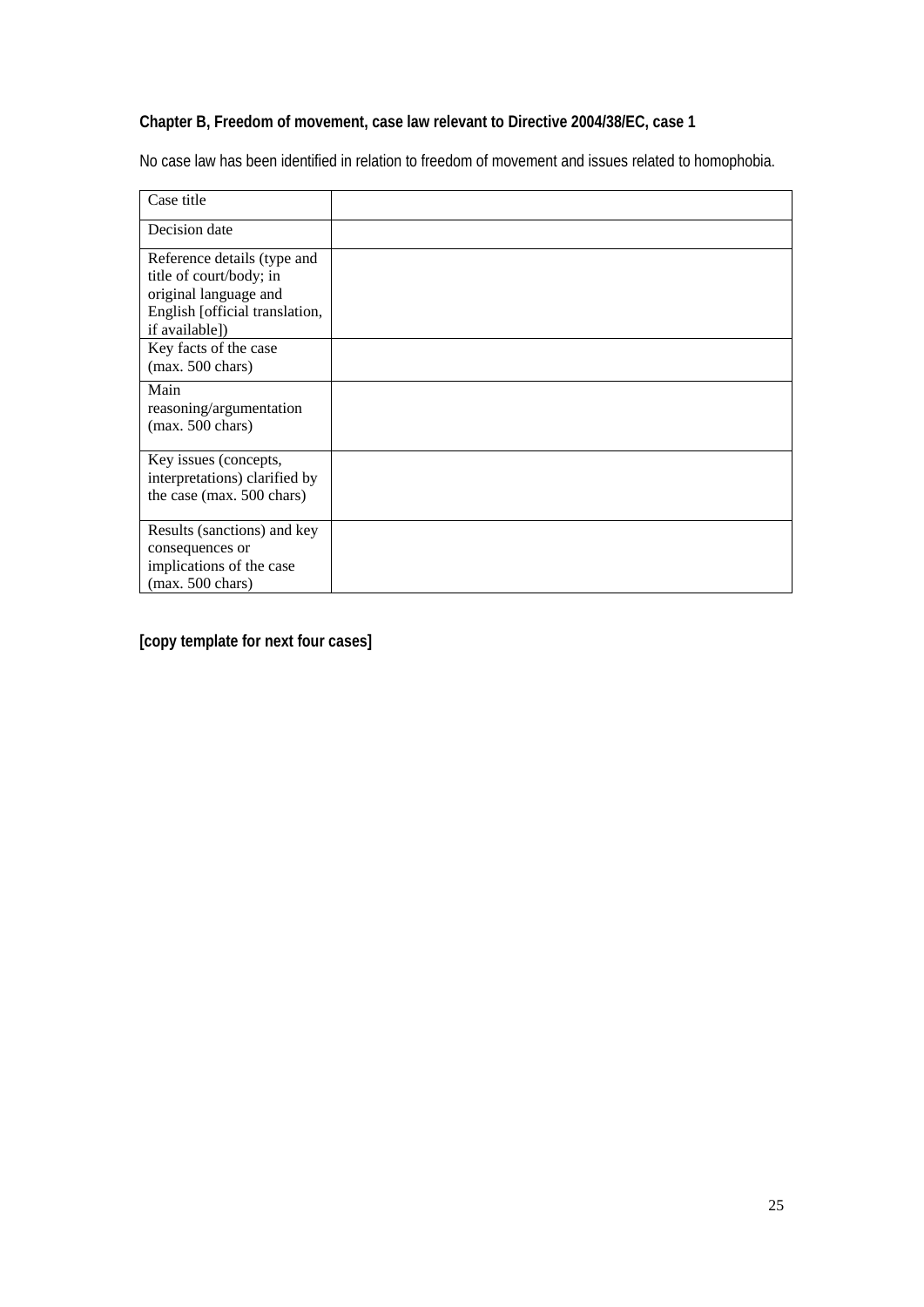### **Chapter C, Asylum and subsidiary protection, case law relevant to art 10/1/d of Council Directive 2004/83/EC, case 1**

Information about the only proceeding that was brought before the Refugees Commission was obtained from the Commissioner for Refugees. However sight of the case proceedings or of the judgment itself was not obtained. In this respect, therefore while we are aware of the allegation no reporting can be made as to the full circumstances in which this allegation was made.

| Case title                                                                                                                          |  |
|-------------------------------------------------------------------------------------------------------------------------------------|--|
| Decision date                                                                                                                       |  |
| Reference details (type and<br>title of court/body; in<br>original language and<br>English [official translation,<br>if available]) |  |
| Key facts of the case<br>$(max. 500 \text{ chars})$                                                                                 |  |
| Main<br>reasoning/argumentation<br>$(max. 500 \text{ chars})$                                                                       |  |
| Key issues (concepts,<br>interpretations) clarified by<br>the case (max. 500 chars)                                                 |  |
| Results (sanctions) and key<br>consequences or<br>implications of the case<br>$(max. 500 \text{ chars})$                            |  |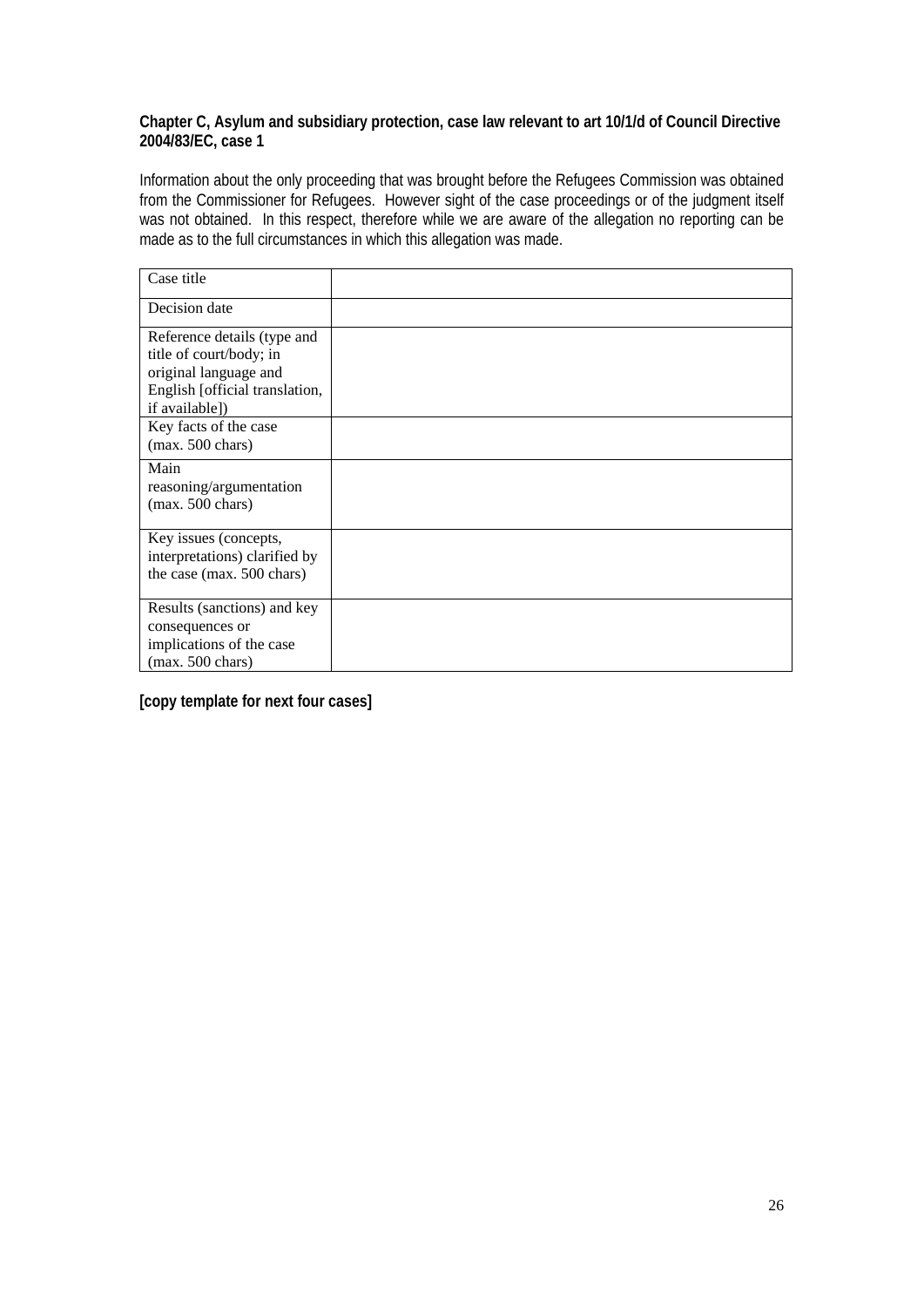### **Chapter C, Asylum and subsidiary protection, case law relevant to art 2/h of Council Directive 2004/83/EC, case 1**

No case law was identified through the court's database of cases. Furthermore, proceedings pending before the Refugees Commission are not available for viewing.

| Case title                                                                                                                          |  |
|-------------------------------------------------------------------------------------------------------------------------------------|--|
| Decision date                                                                                                                       |  |
| Reference details (type and<br>title of court/body; in<br>original language and<br>English [official translation,<br>if available]) |  |
| Key facts of the case<br>$(max. 500 \text{ chars})$                                                                                 |  |
| Main<br>reasoning/argumentation<br>$(max. 500 \text{ chars})$                                                                       |  |
| Key issues (concepts,<br>interpretations) clarified by<br>the case (max. 500 chars)                                                 |  |
| Results (sanctions) and key<br>consequences or<br>implications of the case<br>$(max. 500 \text{ chars})$                            |  |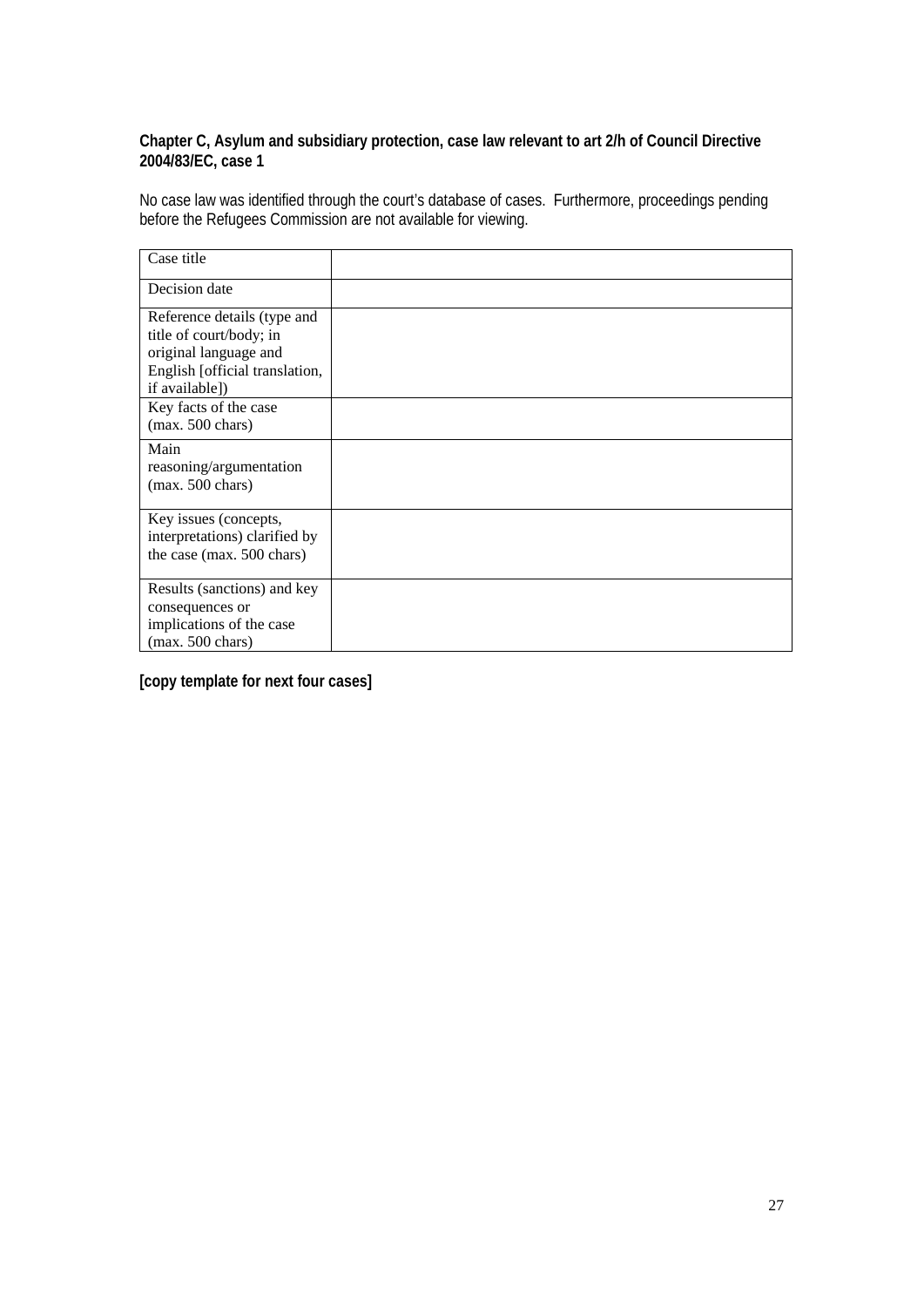### **Chapter D, Family reunification, case law relevant to art 4/3 of the Council Directive 2003/86/EC, case 1**

No case law was identified through the court's database of cases.

| Case title                                                                                                                          |  |
|-------------------------------------------------------------------------------------------------------------------------------------|--|
| Decision date                                                                                                                       |  |
| Reference details (type and<br>title of court/body; in<br>original language and<br>English [official translation,<br>if available]) |  |
| Key facts of the case<br>$(max. 500 \text{ chars})$                                                                                 |  |
| Main<br>reasoning/argumentation<br>$(max. 500 \text{ chars})$                                                                       |  |
| Key issues (concepts,<br>interpretations) clarified by<br>the case (max. 500 chars)                                                 |  |
| Results (sanctions) and key<br>consequences or<br>implications of the case<br>$(max. 500 \text{ chars})$                            |  |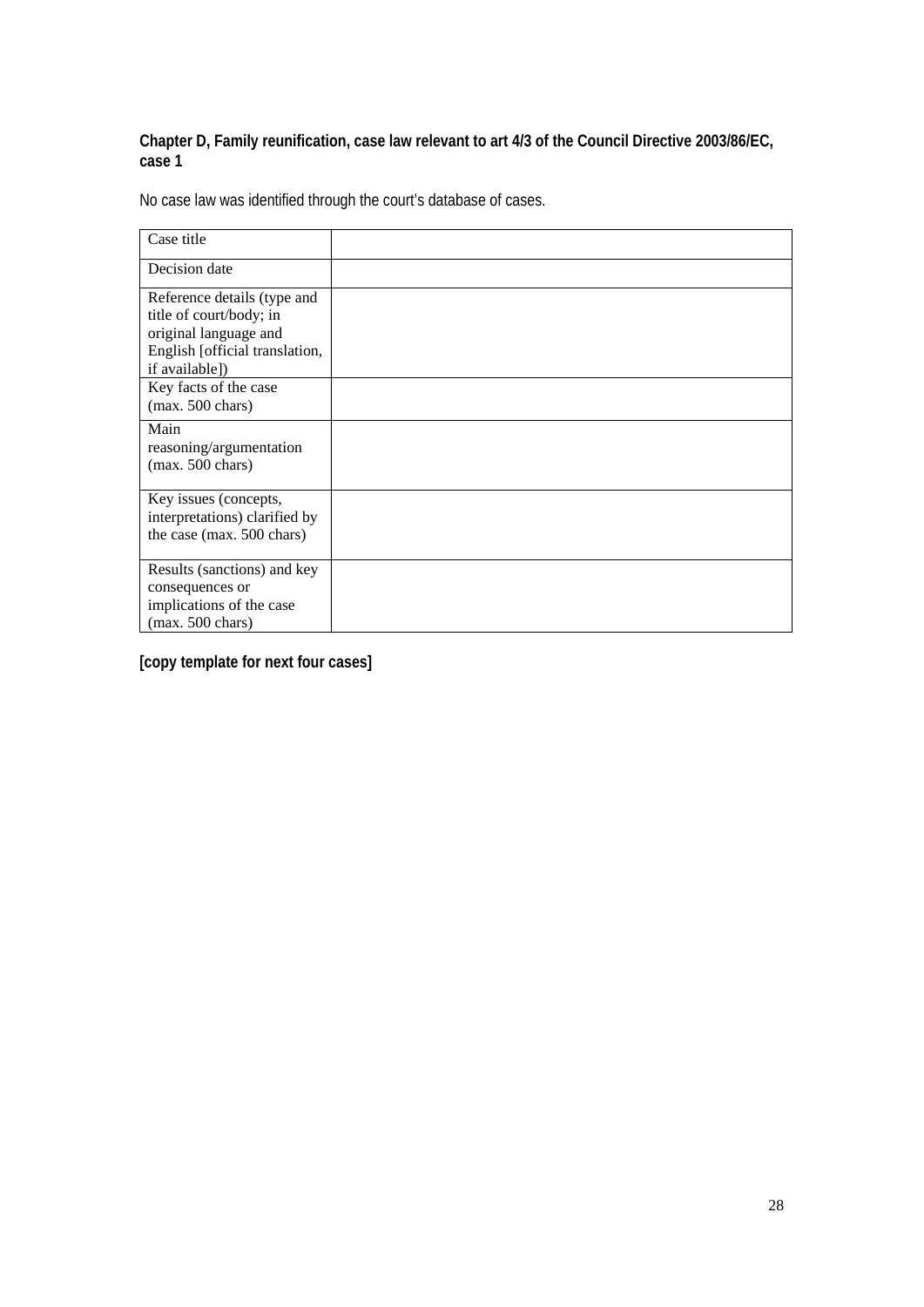### **Chapter E, Freedom of assembly, case 1**

Case law in relation to freedom of assembly as connected to homophobia is not available. The database of courts' case law has been consulted.

| Case title                                                                                                                          |  |
|-------------------------------------------------------------------------------------------------------------------------------------|--|
| Decision date                                                                                                                       |  |
| Reference details (type and<br>title of court/body; in<br>original language and<br>English [official translation,<br>if available]) |  |
| Key facts of the case<br>$(max. 500 \text{ chars})$                                                                                 |  |
| Main<br>reasoning/argumentation<br>$(max. 500 \text{ chars})$                                                                       |  |
| Key issues (concepts,<br>interpretations) clarified by<br>the case (max. 500 chars)                                                 |  |
| Results (sanctions) and key<br>consequences or<br>implications of the case<br>$(max. 500 \text{ chars})$                            |  |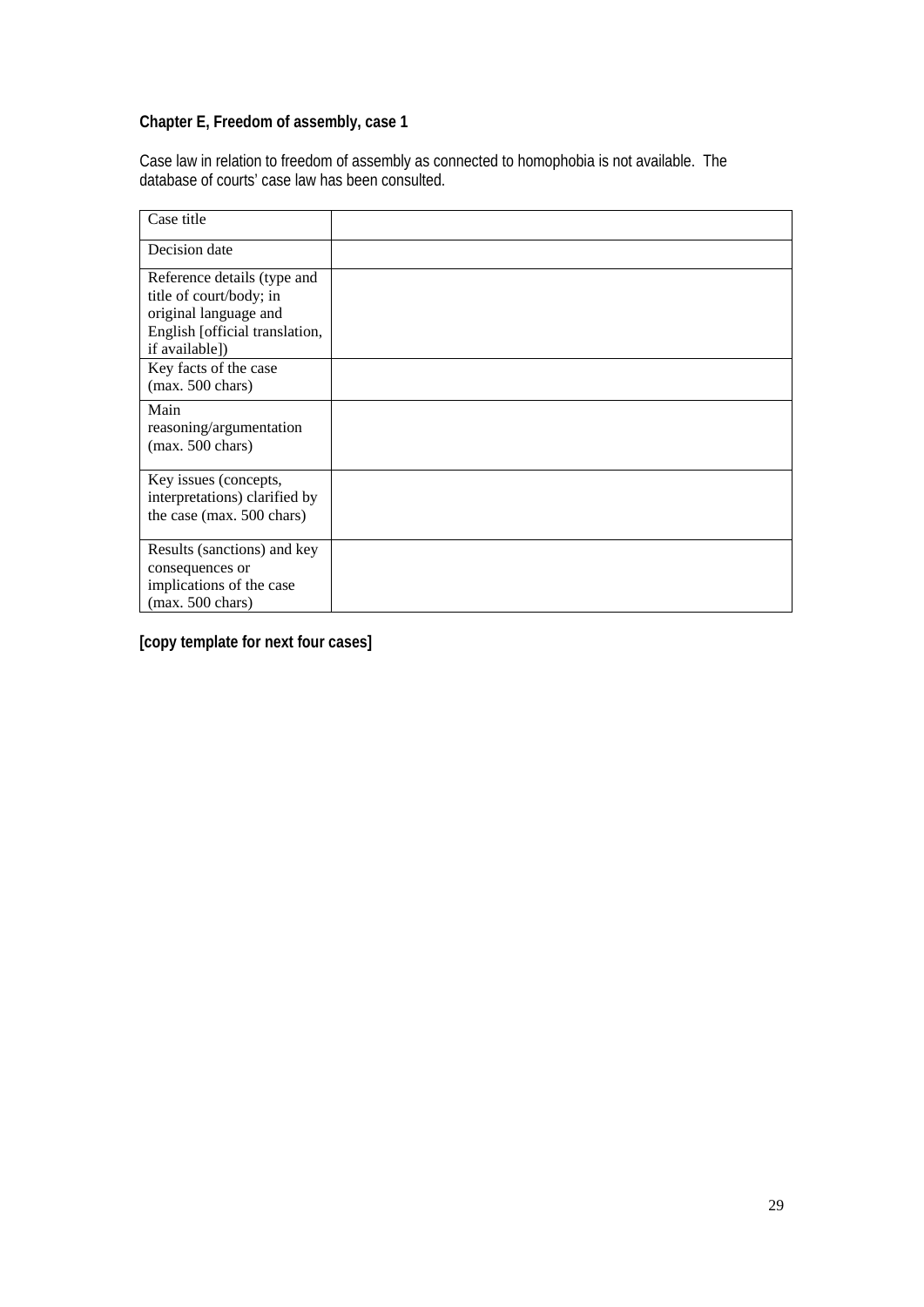### **Chapter F, Hate speech, case 1**

Case law in relation to hate speech against LGBT persons is not available. The case law database has been consulted for this purpose.

| Case title                                                                                                                          |  |
|-------------------------------------------------------------------------------------------------------------------------------------|--|
| Decision date                                                                                                                       |  |
| Reference details (type and<br>title of court/body; in<br>original language and<br>English [official translation,<br>if available]) |  |
| Key facts of the case<br>$(max. 500 \text{ chars})$                                                                                 |  |
| Main<br>reasoning/argumentation<br>$(max. 500 \text{ chars})$                                                                       |  |
| Key issues (concepts,<br>interpretations) clarified by<br>the case (max. 500 chars)                                                 |  |
| Results (sanctions) and key<br>consequences or<br>implications of the case<br>$(max. 500 \text{ chars})$                            |  |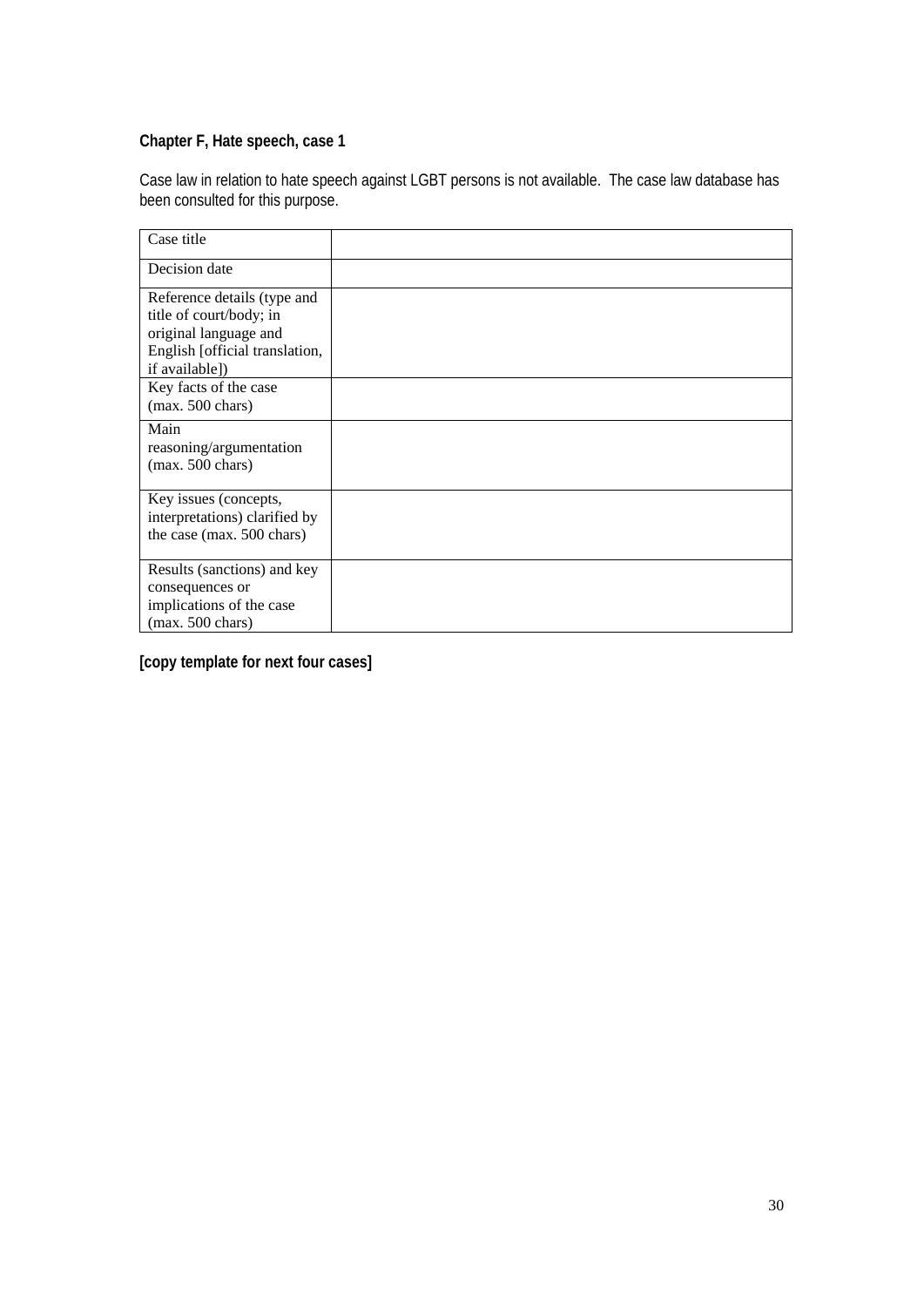### **Chapter F, Hate crimes, case 1**

Case law in relation to hate crimes against LGBT persons is not available. The case law database has been consulted for this purpose.

| Case title                                                                                                                          |  |
|-------------------------------------------------------------------------------------------------------------------------------------|--|
| Decision date                                                                                                                       |  |
| Reference details (type and<br>title of court/body; in<br>original language and<br>English [official translation,<br>if available]) |  |
| Key facts of the case<br>$(max. 500 \text{ chars})$                                                                                 |  |
| Main<br>reasoning/argumentation<br>$(max. 500 \text{ chars})$                                                                       |  |
| Key issues (concepts,<br>interpretations) clarified by<br>the case (max. 500 chars)                                                 |  |
| Results (sanctions) and key<br>consequences or<br>implications of the case<br>$(max. 500 \text{ chars})$                            |  |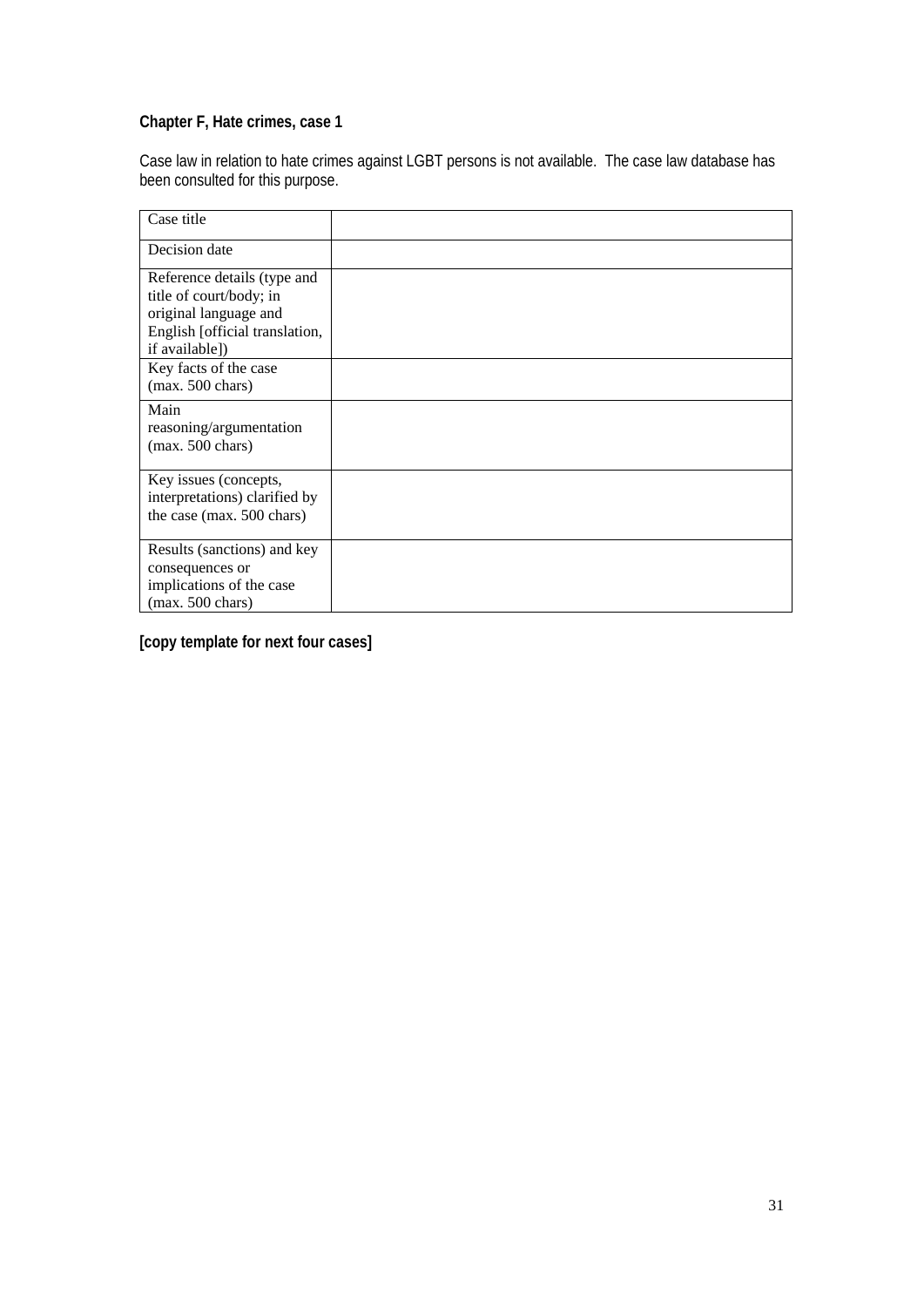### **Chapter G, Applicability of legislation on trans gender issues, case 1**

| Case title                                                                                                                          |  |
|-------------------------------------------------------------------------------------------------------------------------------------|--|
| Decision date                                                                                                                       |  |
| Reference details (type and<br>title of court/body; in<br>original language and<br>English [official translation,<br>if available]) |  |
| Key facts of the case<br>$(max. 500 \text{ chars})$                                                                                 |  |
| Main<br>reasoning/argumentation<br>$(max. 500 \text{ chars})$                                                                       |  |
| Key issues (concepts,<br>interpretations) clarified by<br>the case (max. 500 chars)                                                 |  |
| Results (sanctions) and key<br>consequences or<br>implications of the case<br>$(max. 500 \text{ chars})$                            |  |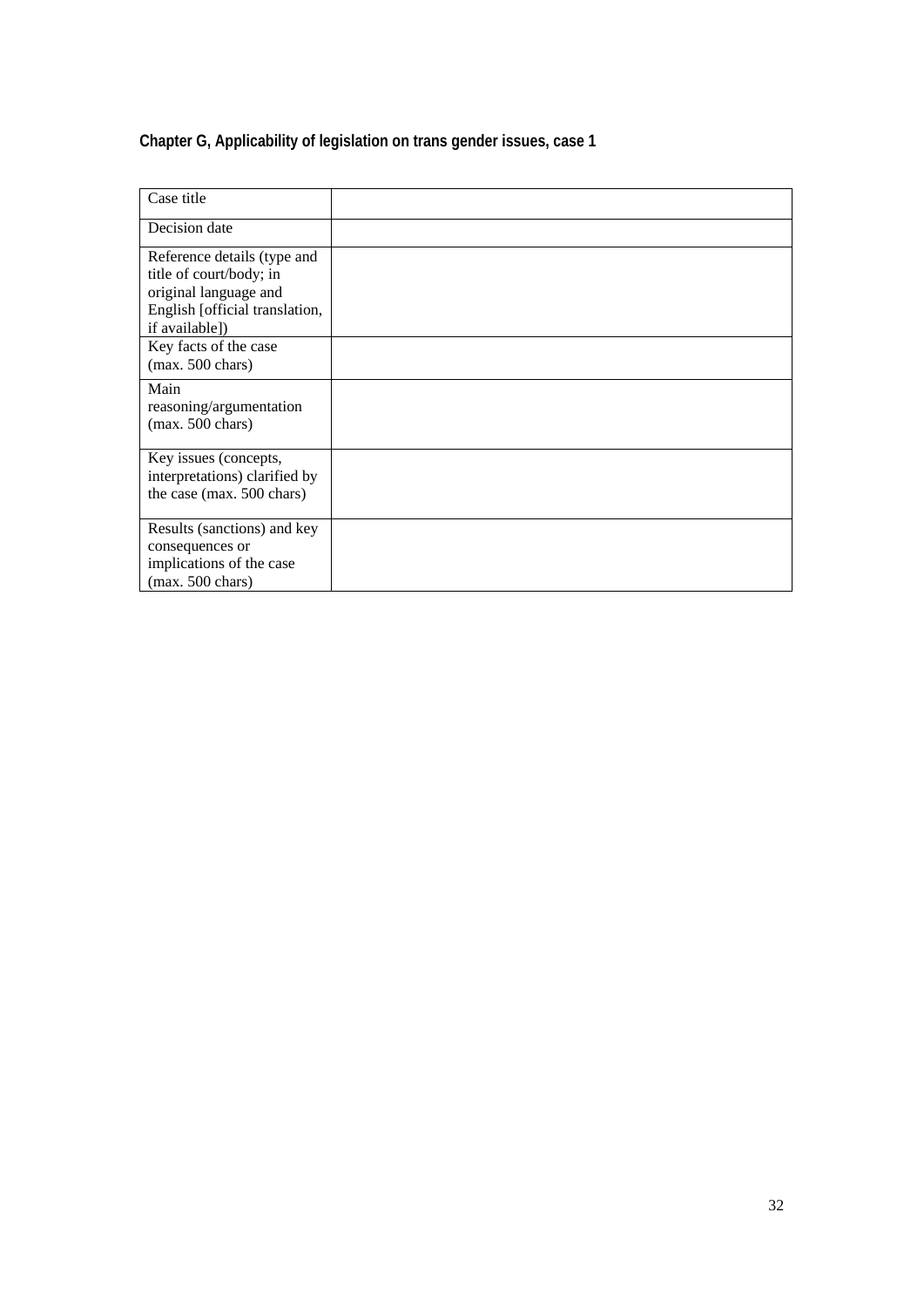**Chapter G, Name change and/or sex change of transgender people, relevant case law, case 1** 

| <b>Case Title</b>                                                           | Lawrence sive Roxanne Cassar versus Honourable Prime Minister                                                                                                                                                                                                                                                                                                                                                            |
|-----------------------------------------------------------------------------|--------------------------------------------------------------------------------------------------------------------------------------------------------------------------------------------------------------------------------------------------------------------------------------------------------------------------------------------------------------------------------------------------------------------------|
| <b>Decision Date</b>                                                        | 14th July, 1995                                                                                                                                                                                                                                                                                                                                                                                                          |
| <b>Reference details</b>                                                    | <b>Constitutional Court</b>                                                                                                                                                                                                                                                                                                                                                                                              |
| Key facts of the case                                                       | Lawrence sive Roxanne Cassar, was born on the 24th April, 1968 and registered<br>gender reassignment surgery and sought the change to be reflected in her publi-<br>by the Director of Public Registry. The applicant instituted proceedings before<br>documents be amended to reflect her current mental and physical state. She a<br>Article 38 of the Constitution of Malta and Article 8 of the European Convention. |
| Main reasoning/<br>argumentation                                            | The applicant argued that the fact that her official documents indicate her as 'male<br>a cause of serious physiological difficulties and causes her to suffer disrespect<br>travel, the process of banking transactions and the search for employment. She<br>that would allow her birth certificate to be amended to reflect her sex gives rise to<br>private life.                                                    |
| Key legal issues clarified by<br>the case                                   | The local court agreed with the European Case B vs France, because of the<br>cases, that the current situation which 'B' was exposed to did constitute a vio<br>agreed that our law does provide in Sections 253 and 257 of our Civil Code a sy-<br>acts registered in our Public Registry.                                                                                                                              |
| <b>Results and key</b><br>consequences or legal<br>implications of the case | The court found in favour of the applicant and after declaring a violation of the r<br>and of the European Convention, it ordered the Director of the Public Registr<br>indication of sex on the applicant's birth certificate and to enter an annotation in the<br>to refer to its decision.                                                                                                                            |

| <b>Case Title</b>                                 | Raymond Giford known as Rachel Gilford vs Director of Public Registry                                                                                                                                                                                                                                                                                                                                        |
|---------------------------------------------------|--------------------------------------------------------------------------------------------------------------------------------------------------------------------------------------------------------------------------------------------------------------------------------------------------------------------------------------------------------------------------------------------------------------|
| <b>Decision Date</b>                              | 9th October, 2001                                                                                                                                                                                                                                                                                                                                                                                            |
| Reference details                                 | <b>Constitutional Court</b>                                                                                                                                                                                                                                                                                                                                                                                  |
| Key facts of the case                             | Raymod sive Rachel Gilford underwent gender reassignment surgery on the 17th<br>she sought the amendment of her birth certificate from the Director of the Public<br>Following this she instituted proceedings before the courts alleging a violation of h<br>in terms of the Maltese Constitution and also in terms of the European Convention                                                              |
| Main reasoning/                                   | The applicant alleged that the Maltese law gives rise to a violation of Articles 3 and                                                                                                                                                                                                                                                                                                                       |
| argumentation                                     | the respective provisions of the Constitution arising from the lack of a formal proc<br>position of persons who undergo gender reassignment surgery.                                                                                                                                                                                                                                                         |
| Key legal issues clarified by                     | The court clarified that the term 'sex' should be taken to be reflective of both th                                                                                                                                                                                                                                                                                                                          |
| the case                                          | such should exist con-currently. The court held that upon the applicant's birth, th<br>applicant's sex to be 'male' on the official record of birth, however that same<br>circumstances. It consequently found a violation of the right of the applicant to res<br>find a violation of the prohibition from degrading and inhumane treatment and s<br>amount to such acts that are required in this respect. |
| <b>Results and key</b>                            | The court found in favour of the applicant and ordered the Director of Public Re                                                                                                                                                                                                                                                                                                                             |
| consequences or legal<br>implications of the case | birth certificate both with respect to the indication of 'sex' and also in the in<br>recognised that a procedure ought to be put in place to allow such amendments a<br>persons.                                                                                                                                                                                                                             |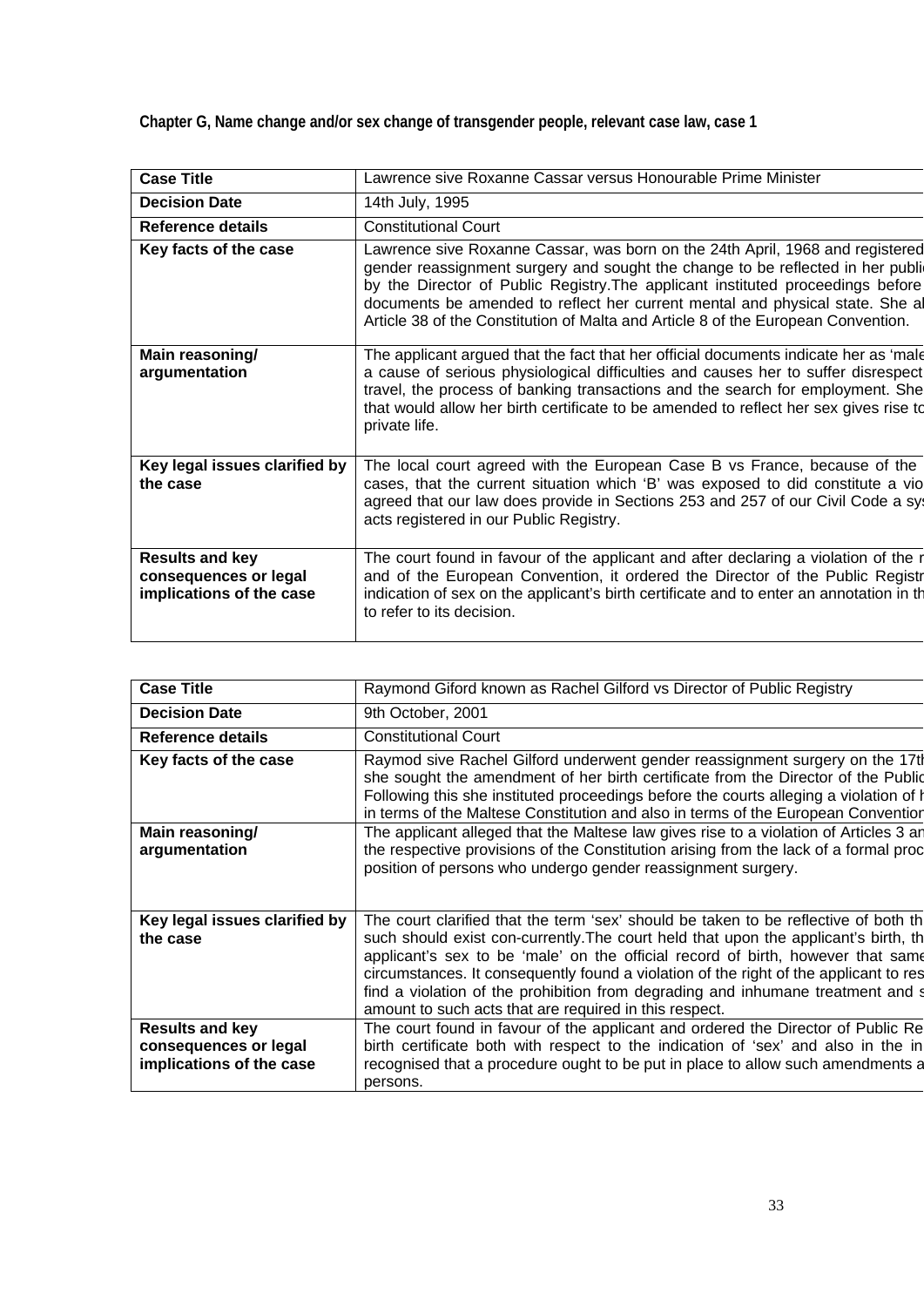### **Chapter I, Case law relevant to the impact of good practices on homophobia and/or discrimination on the ground of sexual orientation, case 1**

No such case law has been identified.

| Case title                                                                                                                          |  |
|-------------------------------------------------------------------------------------------------------------------------------------|--|
| Decision date                                                                                                                       |  |
| Reference details (type and<br>title of court/body; in<br>original language and<br>English [official translation,<br>if available]) |  |
| Key facts of the case<br>$(max. 500 \text{ chars})$                                                                                 |  |
| Main<br>reasoning/argumentation<br>$(max. 500 \text{ chars})$                                                                       |  |
| Key issues (concepts,<br>interpretations) clarified by<br>the case (max. 500 chars)                                                 |  |
| Results (sanctions) and key<br>consequences or<br>implications of the case<br>$(max. 500 \text{ chars})$                            |  |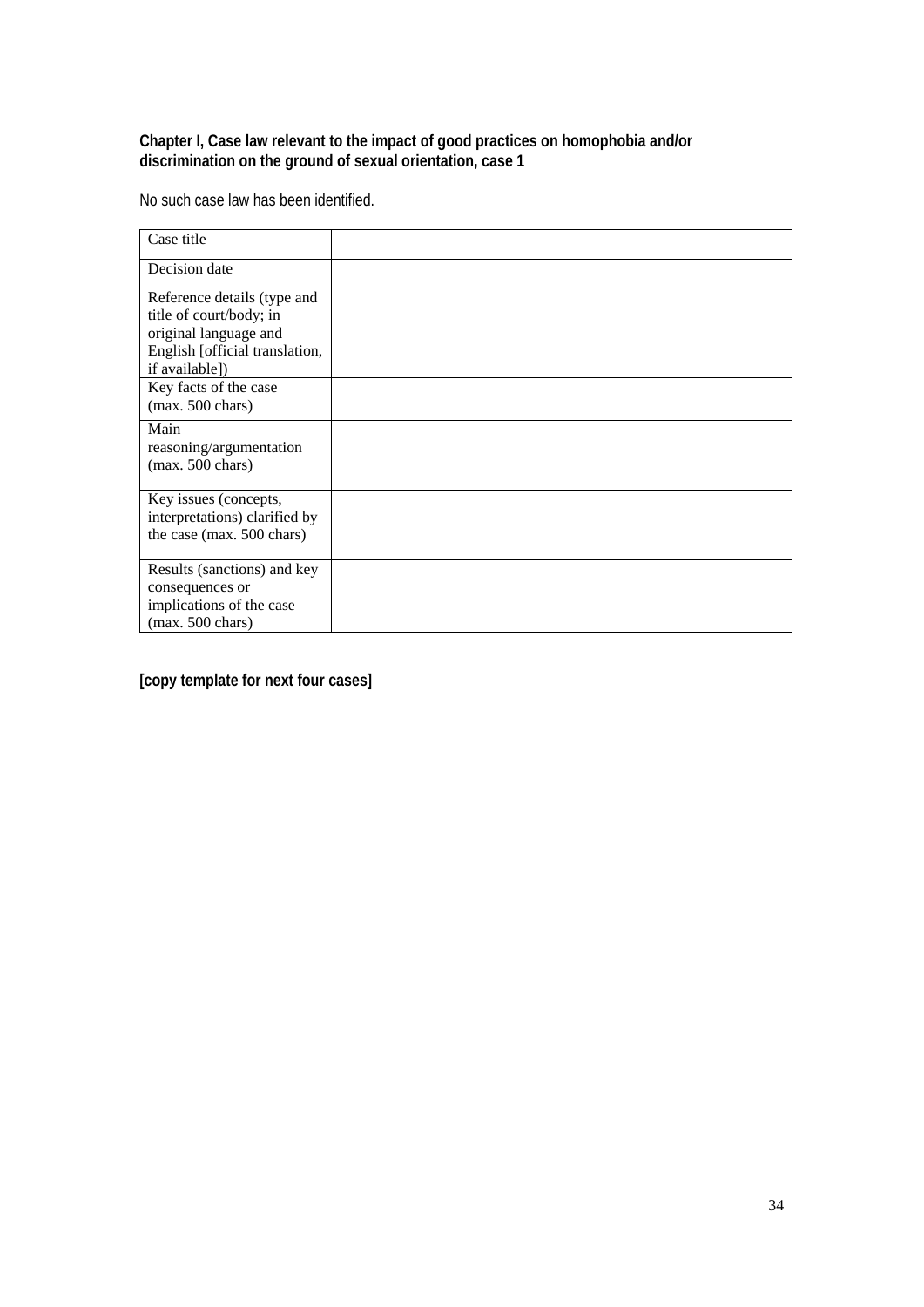# Annex 2 – Statistics

[74]. No statistics can be reported. Verifications for such statistics were made with the National Statistics Office, the Immigration Office and the Industrial Tribunal. There does not seem to be any statistics that identify applications made in relation to this basis. This applies for statistics on each of the following chapters.

| Chapter A, Implementation of Employment Directive 2000/78/EC in relation to sexual orientation |
|------------------------------------------------------------------------------------------------|
|------------------------------------------------------------------------------------------------|

|                                              | 2000 | 2001 | 2002 | 2003 | 2004 | 2005 | 2006 | 2007 |
|----------------------------------------------|------|------|------|------|------|------|------|------|
| Total complaints of discrimination on        |      |      |      |      |      |      |      |      |
| the ground of sexual orientation             |      |      |      |      |      |      |      |      |
| (equality body, tribunals, courts etc.): if  |      |      |      |      |      |      |      |      |
| possible disaggregated according to          |      |      |      |      |      |      |      |      |
| social areas of discrimination               |      |      |      |      |      |      |      |      |
| (employment, education, housing, goods       |      |      |      |      |      |      |      |      |
| and services etc.)                           |      |      |      |      |      |      |      |      |
| Total finding of Discrimination              |      |      |      |      |      |      |      |      |
| confirmed (by equality body, tribunals,      |      |      |      |      |      |      |      |      |
| courts etc.): if possible disaggregated      |      |      |      |      |      |      |      |      |
| according to social areas of                 |      |      |      |      |      |      |      |      |
| discrimination (employment, education,       |      |      |      |      |      |      |      |      |
| housing, goods and services etc.)            |      |      |      |      |      |      |      |      |
| National Number of                           |      |      |      |      |      |      |      |      |
| sanctions/compensation payments              |      |      |      |      |      |      |      |      |
| issued (by courts, tribunals, equality       |      |      |      |      |      |      |      |      |
| bodies etc.): if possible disaggregated      |      |      |      |      |      |      |      |      |
| according to social areas of                 |      |      |      |      |      |      |      |      |
| discrimination (employment, education,       |      |      |      |      |      |      |      |      |
| housing, goods and services etc.)            |      |      |      |      |      |      |      |      |
| National range of                            |      |      |      |      |      |      |      |      |
| sanctions/compensation payments (by          |      |      |      |      |      |      |      |      |
| courts, tribunals, equality bodies etc.): if |      |      |      |      |      |      |      |      |
| possible disaggregated according to          |      |      |      |      |      |      |      |      |
| social areas of discrimination               |      |      |      |      |      |      |      |      |
| (employment, education, housing, goods       |      |      |      |      |      |      |      |      |
| and services etc.)                           |      |      |      |      |      |      |      |      |

### **Chapter B, Freedom of movement of LGBT partners**

|                                           | <b>2000</b> | 2001 | 2002 | 2003 | 2004 | 2005 | 2006 | 2007 |
|-------------------------------------------|-------------|------|------|------|------|------|------|------|
| Number of LGBT partners of EU             |             |      |      |      |      |      |      |      |
| citizens residing in your country falling |             |      |      |      |      |      |      |      |
| under Directive 2004/38/EC (i.e., LGBT    |             |      |      |      |      |      |      |      |
| partners having exercised their freedom   |             |      |      |      |      |      |      |      |
| of movement as granted to family          |             |      |      |      |      |      |      |      |
| members of EU citizens, whether under     |             |      |      |      |      |      |      |      |
| Directive 2004/38/EC or under previous    |             |      |      |      |      |      |      |      |
| instruments)                              |             |      |      |      |      |      |      |      |
| Number of LGBT partners who claimed       |             |      |      |      |      |      |      |      |
| their right to residence but were denied  |             |      |      |      |      |      |      |      |
| this right                                |             |      |      |      |      |      |      |      |

### **Chapter C, Asylum and subsidiary protection, protection due to persecution on the grounds of sexual orientation**

|  | 2000 | 2001 | 2002 | 2003 | 2004 | 2005 | 2006 | 2007 |
|--|------|------|------|------|------|------|------|------|
|--|------|------|------|------|------|------|------|------|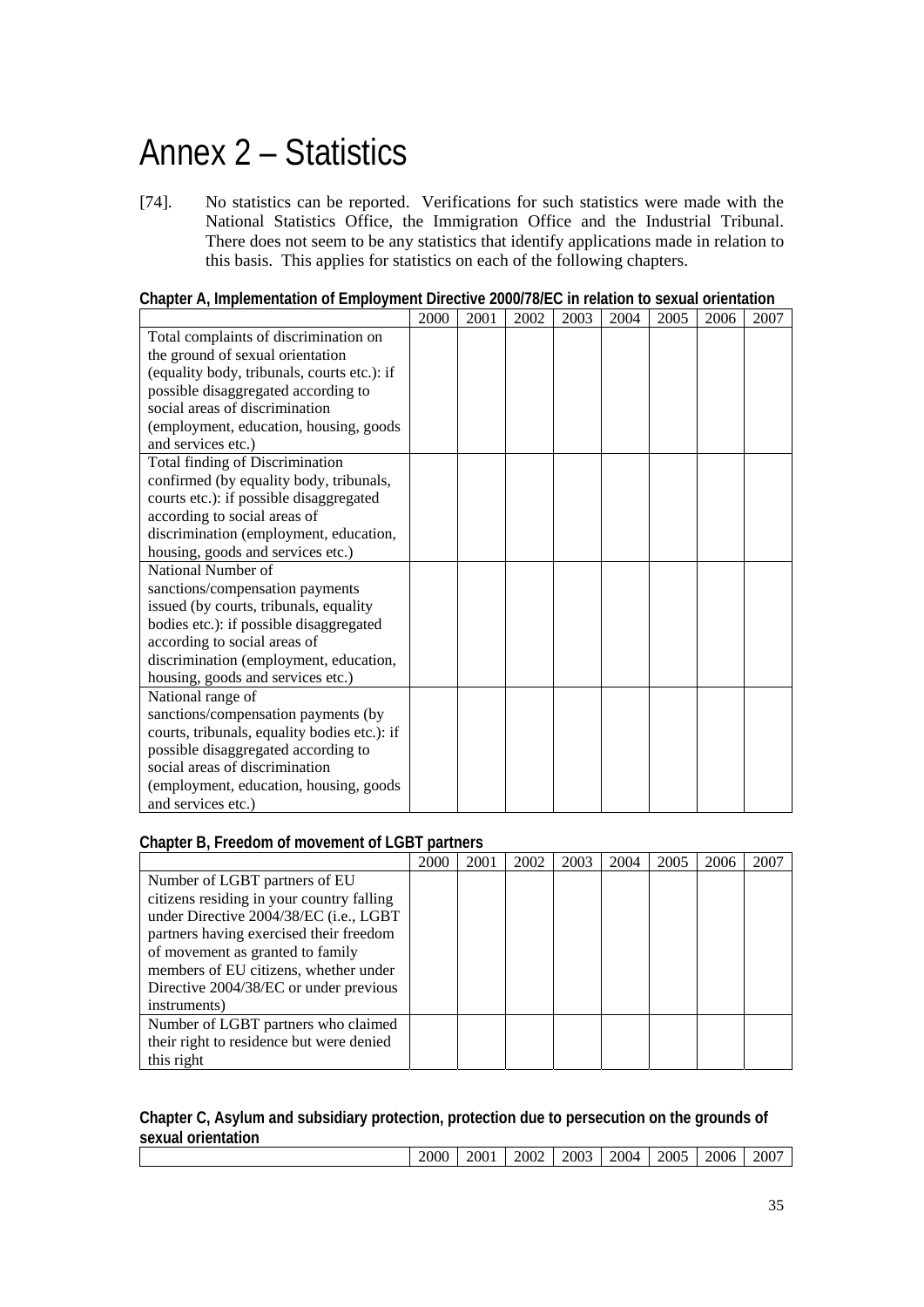| Number of LGBT individuals benefiting  |  |  |  |  |
|----------------------------------------|--|--|--|--|
| from asylum/subsidiary protection due  |  |  |  |  |
| to persecution on the ground of sexual |  |  |  |  |
| orientation.                           |  |  |  |  |
| Number of LGBT individuals who were    |  |  |  |  |
| denied the right to asylum or to       |  |  |  |  |
| subsidiary protection despite having   |  |  |  |  |
| invoked the fear of persecution on     |  |  |  |  |
| grounds of sexual orientation          |  |  |  |  |

### **Chapter C, Asylum and subsidiary protection, protection of LGBT partners**

|                                           | 2000 | 2001 | 2002 | 2003 | 2004 | 2005 | 2006 | 2007 |
|-------------------------------------------|------|------|------|------|------|------|------|------|
| Number of LGBT partners of persons        |      |      |      |      |      |      |      |      |
| enjoying refugee/ subsidiary protection   |      |      |      |      |      |      |      |      |
| status residing in your country falling   |      |      |      |      |      |      |      |      |
| under Art 2/h Directive 2004/83/EC        |      |      |      |      |      |      |      |      |
| Number of LGBT partners of persons        |      |      |      |      |      |      |      |      |
| enjoying refugee/subsidiary protection    |      |      |      |      |      |      |      |      |
| status who were denied the possibility to |      |      |      |      |      |      |      |      |
| stay with their partner                   |      |      |      |      |      |      |      |      |

### **Chapter D, LGBT partners benefiting family reunification**

|                                      | 2000 | 2001 | 2002 | 2003 | 2004 | 2005 | 2006 | 2007 |
|--------------------------------------|------|------|------|------|------|------|------|------|
| Number of LGBT partners of third     |      |      |      |      |      |      |      |      |
| country nationals residing in your   |      |      |      |      |      |      |      |      |
| country benefiting from family       |      |      |      |      |      |      |      |      |
| reunification.                       |      |      |      |      |      |      |      |      |
| Number of LGBT partners of third     |      |      |      |      |      |      |      |      |
| country nationals residing in your   |      |      |      |      |      |      |      |      |
| country who were denied the right to |      |      |      |      |      |      |      |      |
| benefit from family reunification    |      |      |      |      |      |      |      |      |
|                                      |      |      |      |      |      |      |      |      |

### **Chapter E, LGBT people enjoyment of freedom of assembly**

|                                       | 2000 | 2001 | 2002 | 2003 | 2004 | 2005 | 2006 | 200 <sup>-</sup> |
|---------------------------------------|------|------|------|------|------|------|------|------------------|
| Number of demonstrations in favour of |      |      |      |      |      |      |      |                  |
| tolerance of LGBT people, gay pride   |      |      |      |      |      |      |      |                  |
| parades, etc                          |      |      |      |      |      |      |      |                  |
| Number of demonstrations against      |      |      |      |      |      |      |      |                  |
| tolerance of LGBT people.             |      |      |      |      |      |      |      |                  |

### **Chapter F, Homophobic hate speech**

|                                         | 2000 | 2001 | 2002 | 2003 | 2004 | 2005 | 2006 | 2007 |
|-----------------------------------------|------|------|------|------|------|------|------|------|
| Number of criminal court cases          |      |      |      |      |      |      |      |      |
| regarding homophobic hate speech        |      |      |      |      |      |      |      |      |
| initiated (number of prosecutions)      |      |      |      |      |      |      |      |      |
| Number of convictions regarding         |      |      |      |      |      |      |      |      |
| homophobic hate speech (please          |      |      |      |      |      |      |      |      |
| indicate range of sanctions ordered)    |      |      |      |      |      |      |      |      |
| Range of sanctions issued for           |      |      |      |      |      |      |      |      |
| homophobic hate speech                  |      |      |      |      |      |      |      |      |
| Number of non-criminal court cases      |      |      |      |      |      |      |      |      |
| initiated for homophobic statements     |      |      |      |      |      |      |      |      |
| Number of non-criminal court cases      |      |      |      |      |      |      |      |      |
| initiated for homophobic statements     |      |      |      |      |      |      |      |      |
| which were successfully completed       |      |      |      |      |      |      |      |      |
| (leading to a decision in favour of the |      |      |      |      |      |      |      |      |